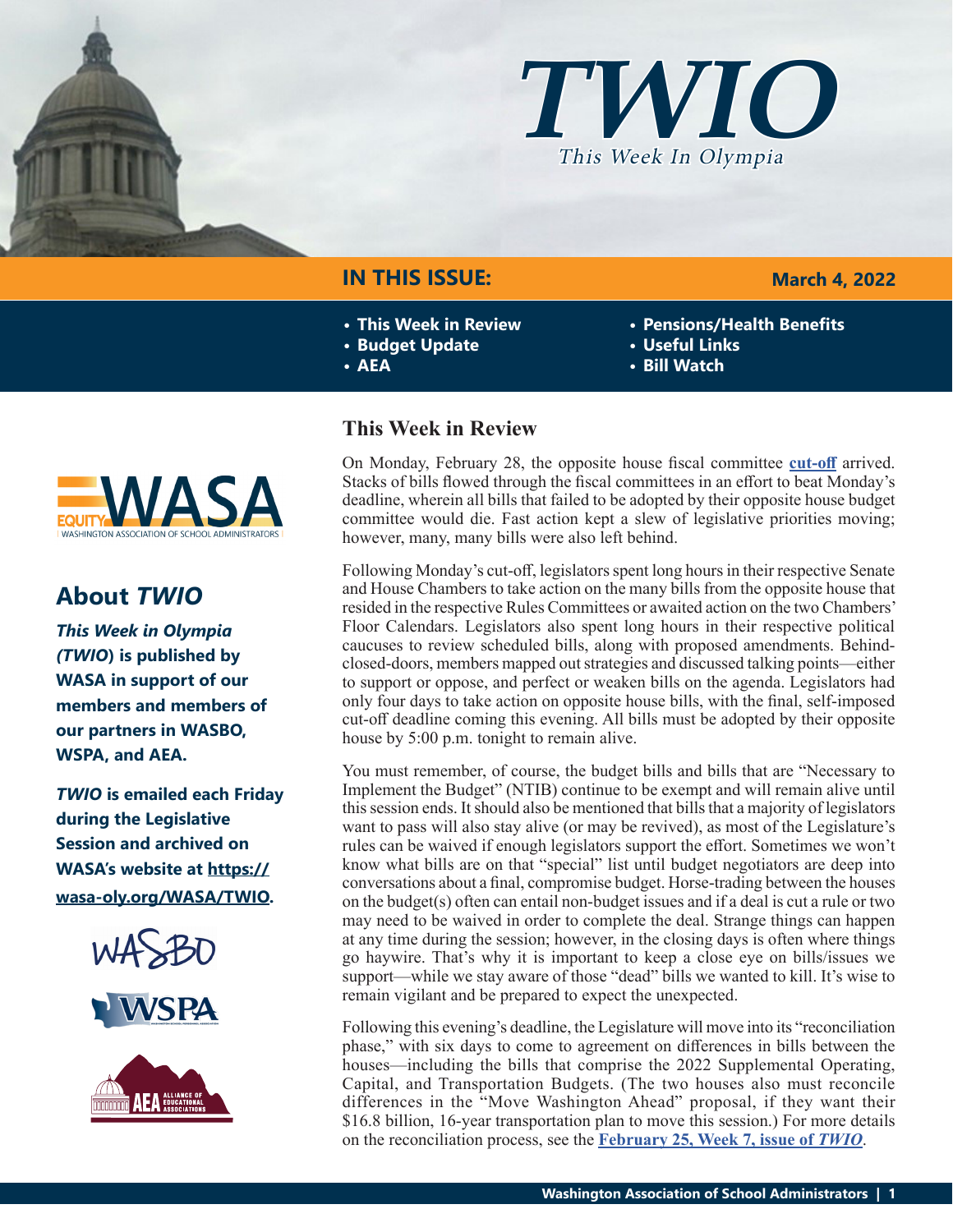*Continued*

#### *WASA Legislative Report Podcast*



*The Podcast will be available on a regular basis on the*  **[WASA website](http://app.leg.wa.gov/billsummary?Year=2021&BillNumber=1630)***, or* **[subscribe to the Report](http://app.leg.wa.gov/billsummary?Year=2021&BillNumber=1629)** *via multiple podcast apps.*

### **Major Priorities Update**

There was a flurry of activity on the two Floors this week, including action on many K–12 education bills. Let's first take a look at our major priorities.

**Pupil Transportation**. We will start with pupil transportation, because the action is less complex than our other priorities. Remember, we have two bills on the table, **[SB 5581](https://app.leg.wa.gov/billsummary?BillNumber=5581&Year=2021&Initiative=false)** and **[HB 1808](https://app.leg.wa.gov/billsummary?BillNumber=1808&Initiative=false&Year=2021)**. While the bills are not companion bills, the major provisions of each bill are substantially similar. Both bills require OSPI to reimburse 100 percent of school district costs for transporting special passengers, specifically students in foster care, students that are homeless, or students receiving special education. Both bills include some accounting and accountability provisions. The specific details are somewhat different; however, we have been assured OSPI has the necessary rulemaking authority to address our concerns with these provisions, regardless of which bill is adopted.

While the focus of this newsletter is on Week 8 (and the upcoming final week of session), both SB 5581 and HB 1808 last moved several weeks ago. SB 5581 was adopted by the full Senate on February 10 and has not been heard or otherwise acted upon in the House. HB 1808 was adopted by the full House on February 2 and has not been heard or otherwise acted upon in the Senate. Both bills are referenced and funded in their respective house's Supplemental Operating Budget proposals, however. So, they are clearly tagged as "Necessary to Implement the Budget" and sponsors have indicated there is every intention to move on this issue.

At this point, unfortunately, the two bills have run into a battle of sponsors; each sponsor wants their own bill to be the vehicle that is adopted. The hope is this dispute can be resolved in the next six days; however, funding in the two budgets is identical—and because the intention is that fully funding transportation for special passengers is only the first step to overhauling the STARS funding formula in 2023, a bill is not specifically necessary. It would be "cleaner" to have a bill, but the funding and providing a jumpstart to 2023 is the priority.

**Enrollment Stabilization**. **[SB 5563](https://app.leg.wa.gov/billsummary?BillNumber=5563&Initiative=false&Year=2021)** and **[HB 1590](https://app.leg.wa.gov/billsummary?BillNumber=1590&Initiative=false&Year=2021)** provide for enrollment stabilization funding for school districts experiencing enrollment declines—and also includes provisions to maintain levy capacity and Local Effort Assistance support. As introduced, both bills would:

- 1. Provide enrollment stabilization funding in the 2021–22 School Year if a school district's combined state revenue generated in the 2021–22 School Year is less than what its combined state revenue would be using 2019–20 enrollment amounts; and
- 2. Allow the use of 2019–20 enrollment values (rather than "prior year") to calculate levy limits in the 2023 and 2024 Calendar Years and to calculate Local Effort Assistance (LEA) in the 2022 and 2023 Calendar Years.

As SB 5563 moved to the Senate Ways & Means Committee, amendments were adopted. Three changes were made: the stabilization funding provided would be fifty percent of districts' funding loss due to enrollment declines; the use of 2019–20 enrollment values to calculate levy lids would be limited to the 2023 Calendar Year only; and an intent section was added, clearly clarifying that enrollment stabilization funding would not be provided in the future. Ultimately, the bill got held up and technically died in the Senate Rules Committee.

We had expected HB 1590 would be the vehicle for this issue, so there was no panic. The House bill, however, underwent its own facelift. The House Appropriations Committee completely stripped out the language providing for enrollment stabilization funding, while maintaining the remaining provisions. While this was a major revision, it was not unexpected. The discussion all along was to move this funding into the budget; however, we still needed the bill to implement the levy and LEA provisions.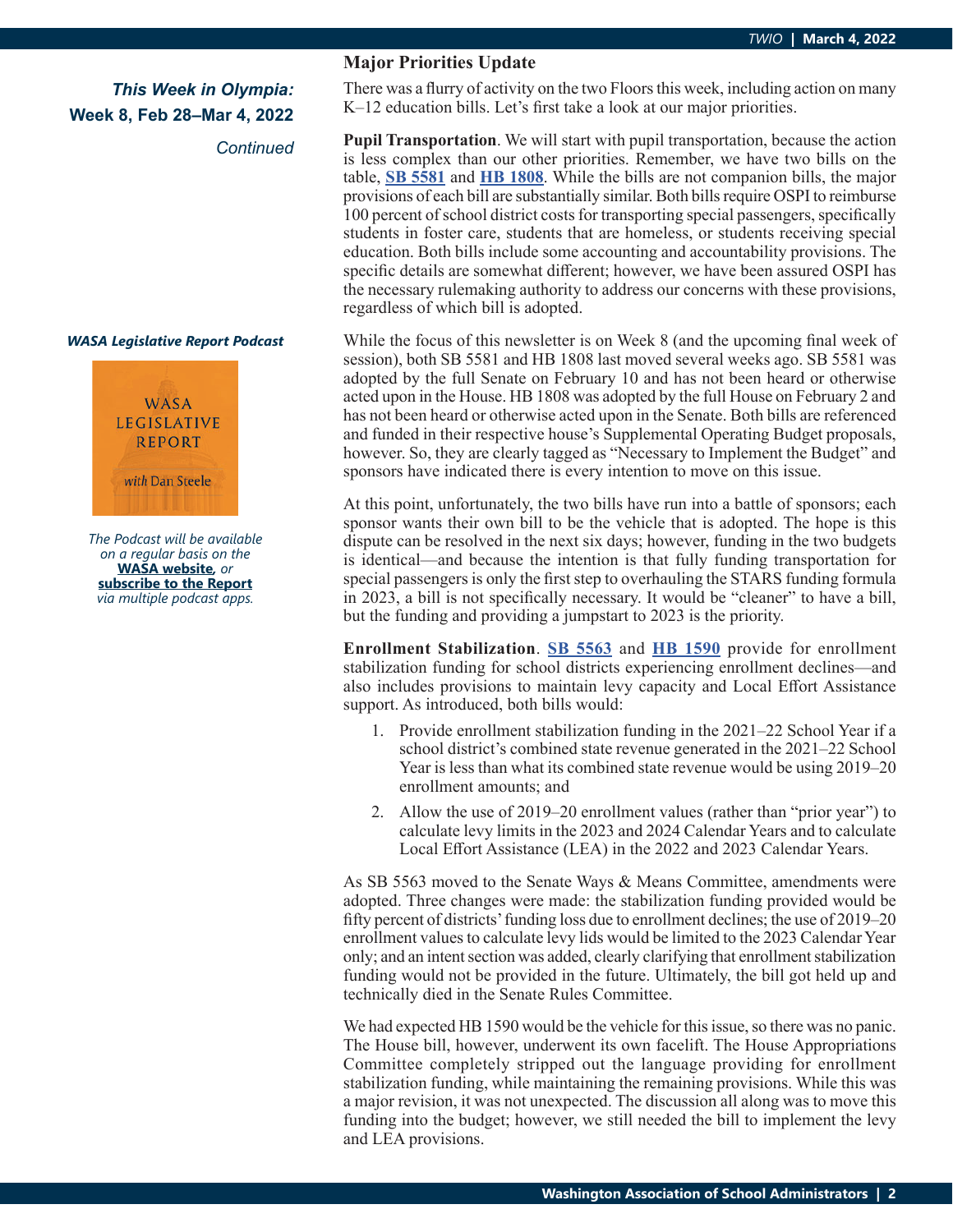*Continued*

HB 1590 was adopted by the Senate Ways & Means Committee on Monday and was amended to clone SB 5563 as it was adopted by the same Committee. The revised HB 1590 included enrollment stabilization funding, but at a 50 percent level; limited levy support to the 2023 Calendar Year; and included an intent statement, noting the intent to not provide future enrollment stabilization funding.

Last night, the bill was moved to the Senate Floor Calendar and six amendments were introduced:

- **[Amendment 1334](https://lawfilesext.leg.wa.gov/biennium/2021-22/Pdf/Amendments/Senate/1590-S AMS BRAU S5267.1.pdf)**: This amendment would have stripped out enrollment stabilization funding provisions and replaced the language with a requirement to provide learning loss grant funding to all school districts, charter schools, and state-tribal education compact schools in the 2021–22 school year. The funding provided would have equaled \$260 multiplied by the district's (or school's) average enrollment in 2020–21.
- **[Amendment 1384](https://lawfilesext.leg.wa.gov/biennium/2021-22/Pdf/Amendments/Senate/1590-S AMS SCHO S5302.1.pdf):** This amendment would have specifically clarified that enrollment stabilization funding would be prohibited from being used to increase salaries or compensation.
- **[Amendment 1402](https://lawfilesext.leg.wa.gov/biennium/2021-22/Pdf/Amendments/Senate/1590-S AMS SCHO S5353.1.pdf):** This amendment would have removed the levy provisions which allowed the use of 2019–20 enrollment values to calculate levy lids in Calendar Year 2023.
- **[Amendment 1411](https://lawfilesext.leg.wa.gov/biennium/2021-22/Pdf/Amendments/Senate/1590-S AMS WILS S5350.1.pdf):** This amendment would have provided Local Effort Assistance to charter schools in an amount equal to the levy per student for the school district in which the charter school is located.
- **● [Amendment 1454](https://lawfilesext.leg.wa.gov/biennium/2021-22/Pdf/Amendments/Senate/1590-S AMS FORT S5359.2.pdf)**: This amendment would have required OSPI to distribute "COVID-19 Stabilization Scholarships" to parents who have children that are receiving home-based instruction or attending a private school.
- **[Amendment 1428](https://lawfilesext.leg.wa.gov/biennium/2021-22/Pdf/Amendments/Senate/1590-S AMS FORT S5359.1.pdf):** This was a duplicate amendment to Amendment 1454 above and was withdrawn.

Each of these amendments were rejected (with the exception of the last one that was amended).

HB 1590, as amended by the Senate Ways & Means Committee (a clone of SB 5563, as adopted by the Senate Ways & Means Committee) was adopted last night by the full Senate, with a straight party-line vote of 28-21.

The bill will now return to the House for concurrence. Likely, that will not occur until a budget deal is finalized because funding to support the Enrollment Stabilization provisions of each bill is provided in each of the 2022 Supplemental Operating Budget proposals. As we have discussed before, each budget uses a different implementation methodology. The Senate's budget calculates Enrollment Stabilization by comparing a district's ACTUAL 2019–20 enrollment with a district's ACTUAL enrollment in 2021–22. After the difference is calculated, the Senate proposal divides the difference in half. Under the House budget, Enrollment Stabilization funding is calculated by determining the difference between a district's BUDGETED 2021–22 enrollment and a district's ACTUAL 2021–22 enrollment. Once this issue is resolved, HB 1590 can be adjusted as necessary to match the budget agreement.

**Staffing Allocations**. **[SB 5595](https://app.leg.wa.gov/billsummary?BillNumber=5595&Initiative=false&Year=2021)** and **[HB 1664](https://app.leg.wa.gov/billsummary?BillNumber=1664&Initiative=false&Year=2021)** would provide for enhanced allocations of Physical, Social, and Emotional support staff—specifically defined as nurses, social workers, psychologists, counselors, classified staff providing student and staff safety, and parent involvement coordinators.

SB 5595 was amended in the Senate Ways & Means Committee. As adopted, there is an added intent section which clarifies that increased allocations are to be used exclusively for the use of support staff salaries and benefits. Unfortunately,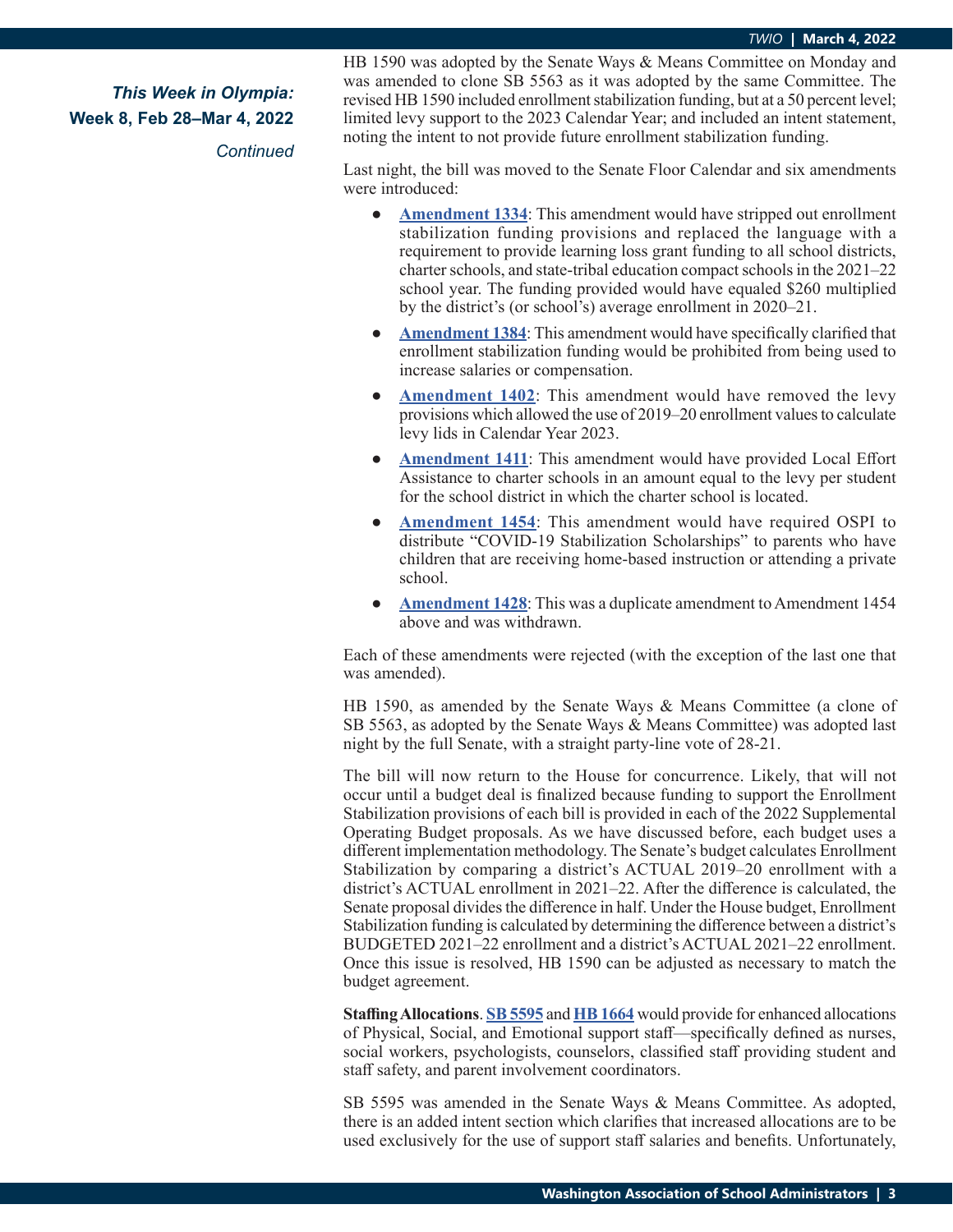*Continued*

the bill was held up on the Senate Rules Committee and technically died lacking action by the full Senate.

Like SB 5563/HB 1590, the House Bill, HB 1664, was expected to be the vehicle for this issue, so SB 5595's failure did not cause any panic. Remember, however, that HB 1664 was originally introduced to support Superintendent Reykdal's 2022 Decision Package, which called for a three-year phase-in of allocations for school nurses. As the bill moved through the House, it was amended to largely mirror SB 5595, supporting enhanced allocations for Physical, Social, and Emotional support staff (as defined above).

Later amendments before the final adoption by the full House changed the implementation schedule of the enhanced allocations. SB 5595 would have provided for enhanced allocations in Fiscal Year 2023 (the 2022–23 School Year). As ultimately adopted by the House, HB 1664 phases in the enhanced allocations for Physical, Social, and Emotional support staff over a three-year period of time, from the 2022–23 School Year to the 2024–25 School Year.

Along with the implementation schedule, SB 5595 and HB 1664 also provided different compliance models. SB 5595 includes a "fiscal" compliance approach. In short, if a district spent all of its state prototypical Physical, Social, and Emotional support staff revenue on Physical, Social, and Emotional support staff, the district would be technically in compliance, even if the district was below the state funded ratios due to the differential between the state allocation and actual staff costs. HB 1664 provides for a "staffing" compliance approach. This is similar to the current K–3 class size compliance model, which is based on staff ratios regardless of the true cost of staff compared to the state allocation. While this approach may require districts to spend non-state prototypical school funding formula money to comply, the language allows for contracted staff to be counted towards compliance. One of the concerns with the Senate's compliance approach is that OSPI (which would judge compliance) is unsure how the "fiscal" compliance model could be implemented.

HB 1664 was adopted by the Senate Ways & Means Committee on Monday. Several changes were made in Committee; however, the bill moved to the Senate Floor last night and the Ways & Means Committee amendments were rejected. Instead, the bill as adopted by the House was brought to the Floor. Four amendments were introduced; however, the only amendment that was adopted was the addition of an intent section, similar to the intent section earlier added to SB 5595. **[Amendment](https://lawfilesext.leg.wa.gov/biennium/2021-22/Pdf/Amendments/Senate/1664-S2 AMS MULL S5380.2.pdf)  [1460](https://lawfilesext.leg.wa.gov/biennium/2021-22/Pdf/Amendments/Senate/1664-S2 AMS MULL S5380.2.pdf)** added language that states, "the Legislature intends to provide increased allocations to school districts that demonstrate they have hired staff for these roles. The Legislature hopes that this enhanced state funding will allow school districts to redirect local levy dollars previously spent on these positions to address learning loss resulting from the COVID-19 pandemic or to hire additional Physical, Social, and Emotional support staff." The bill ended up being adopted by the full Senate with only two "No" votes.

The follow are the other amendments that were introduced, but were not adopted:

- **[Amendment 1462](https://lawfilesext.leg.wa.gov/biennium/2021-22/Pdf/Amendments/Senate/1664-S2 AMS BRAU S5383.1.pdf)**: This amendment would reduce the current Learning Assistance Program (LAP) class size from 15 to 12 students. Additionally, it would increase the extra hours of instruction provided to students in highpoverty schools through LAP from 1.1 to 1.15 hours. Sponsored by Senator John Braun (R-Centralia), he commented that this is a "big investment, but these kids deserve it." Senator Christine Rolfes (D-Bainbridge Island), lead budget-writer for the Senate Majority, stated that she agreed with Braun's comments, but did not think it was appropriate to add to this bill. She added that the issue should be addressed next year and asked her colleagues to reject the amendment.
- **[Amendment 1461](https://lawfilesext.leg.wa.gov/biennium/2021-22/Pdf/Amendments/Senate/1664-S2 AMS BRAU S5381.1.pdf):** This amendment would have: removed the current 13.5 percent enrollment cap on special education excess cost allocations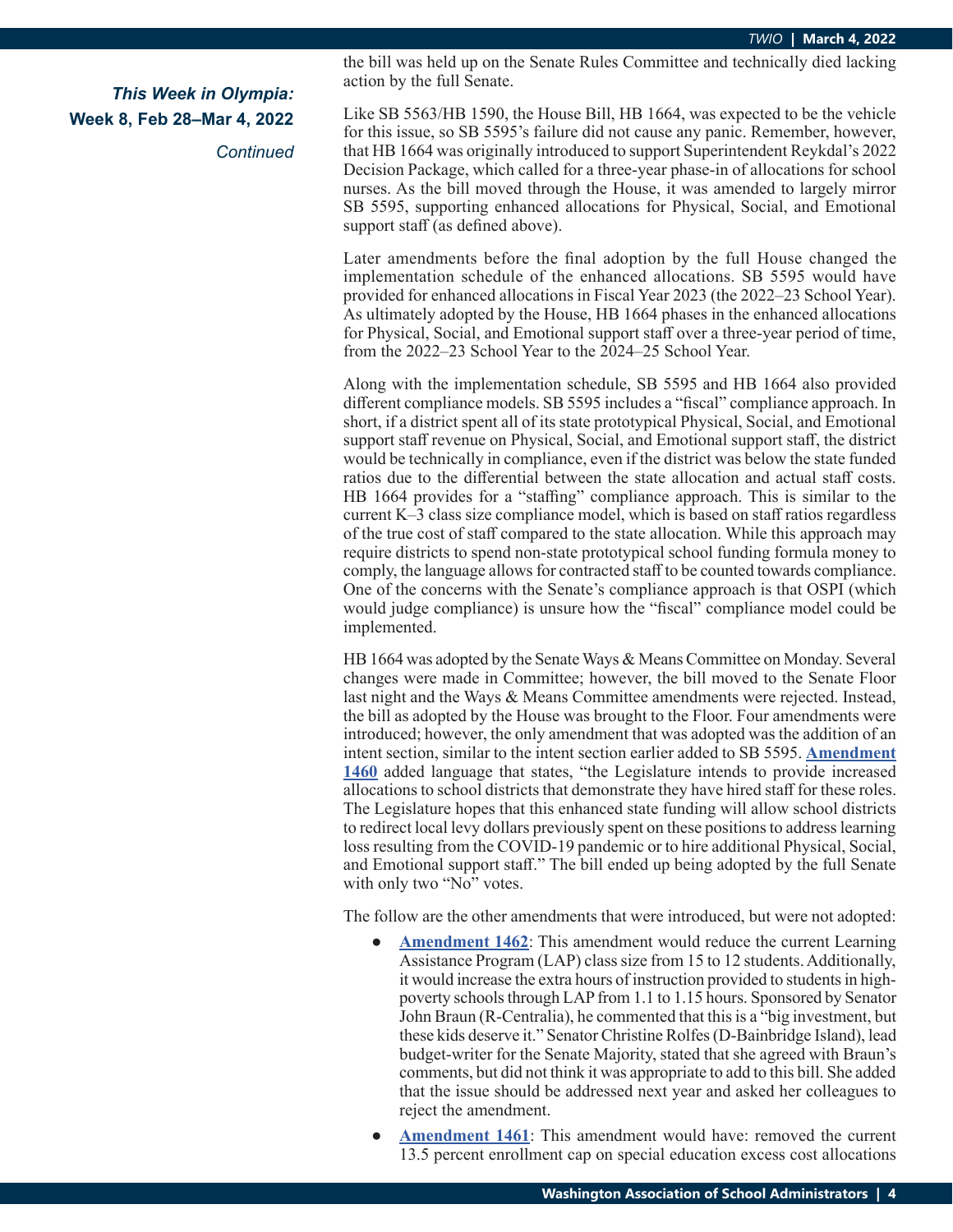*Continued*

for school districts with fewer than 500 students; and increased the current 13.5 percent enrollment cap to 15 percent for all other school districts. Sponsored by Sen. Braun, he expressed his concern that the legislative solution to the *McCleary* decision included support for special education, but special education is still not "properly funded." Sen. Rolfes, again, agreed, commenting that she "took no pleasure" in encouraging her colleagues to vote "No." She said she believed the amendment was a "sound proposal," but it should be addressed next year.

**[Amendment 1463](https://lawfilesext.leg.wa.gov/biennium/2021-22/Pdf/Amendments/Senate/1664-S2 AMS KING S5382.1.pdf)**: This amendment would have provided a five percent base allocation "bonus" to school districts that chose to implement a "balanced calendar"—providing 180 instructional days, but using a yearround school calendar.

Just a note about the amendments and the debate: It is unclear if Senator Rolfes was simply being polite about Senator Braun's amendments or if she really would support his amendments, if they were introduced somewhere besides HB 1664. However, she publicly stated she agreed with the two amendments—which is something we can keep in our back pocket and remind her in 2023.

Like HB 1590, HB 1664 now returns to the House for concurrence. And like HB 1590, staffing enhancements for Physical, Social, and Emotional support staff are funded in both the Senate and House budgets, albeit with different amounts—the Senate funds allocations fully in Fiscal Year 2023, while the House would phase in allocations. As soon as this budget/policy debate is resolved in the budget, HB 1664 can be finalized.

#### **Other Action**

As noted above, there were many, many bills acted upon this week, but we will update just a handful of some of the key bills we have been discussing this session.

**Workforce Staffing Relief—[HB 1699](https://app.leg.wa.gov/billsummary?BillNumber=1699&Initiative=false&Year=2021)**. This is the bill allowing public retirees to return to work for an extended period of time (from the current 867 hours to 1,040), without negatively impacting their pension benefits. As amended, the provisions are limited to nonadministrative positions, except in Second Class School Districts, where retirees may be employed as a district superintendent or in-school administrator.

After languishing a bit in the Senate Ways & Means Committee, it was finally heard last Saturday, then adopted before the cut-off on Monday. Only three members voted against it in the House and there was only some tepid opposition in the Ways & Means Committee. All Democratic members voted for the bill along with six Republicans. Only two Republicans opposed the bill, along with two additional Republicans that voted "No Recommendation." Unfortunately, it has not yet moved out of the Rules Committee and, although there is no stiff opposition, it looks destined to die. It's biggest foe right now is time.

There is one small ray of hope: the bill is referenced, and funded, in the House version of the budget, so it potentially could be tagged as "Necessary to Implement the Budget."

**Prejudgment Interest—[SB 5155](https://app.leg.wa.gov/billsummary?BillNumber=5155&Initiative=false&Year=2021)**. We have discussed this bill numerous times in the last several weeks. The bill would have interest on judgments begin to accrue from the date on which the cause of action occurred, rather than from the date a verdict is handed down. The original version of the bill would have made this change for individuals, entities, and public agencies—including school districts. Prior to passing the Senate, the bill was amended to remove public agencies from the bill. As anticipated, the Trial Lawyers Association (now calling themselves, "Washington State Association for Justice"), who requested the bill—and is their top priority of the session—put on a full court press in the House. The bill was drastically revised in the House Civil Rights & Judiciary Committee in an effort to garner our support; however, that bill was still very troublesome. Additional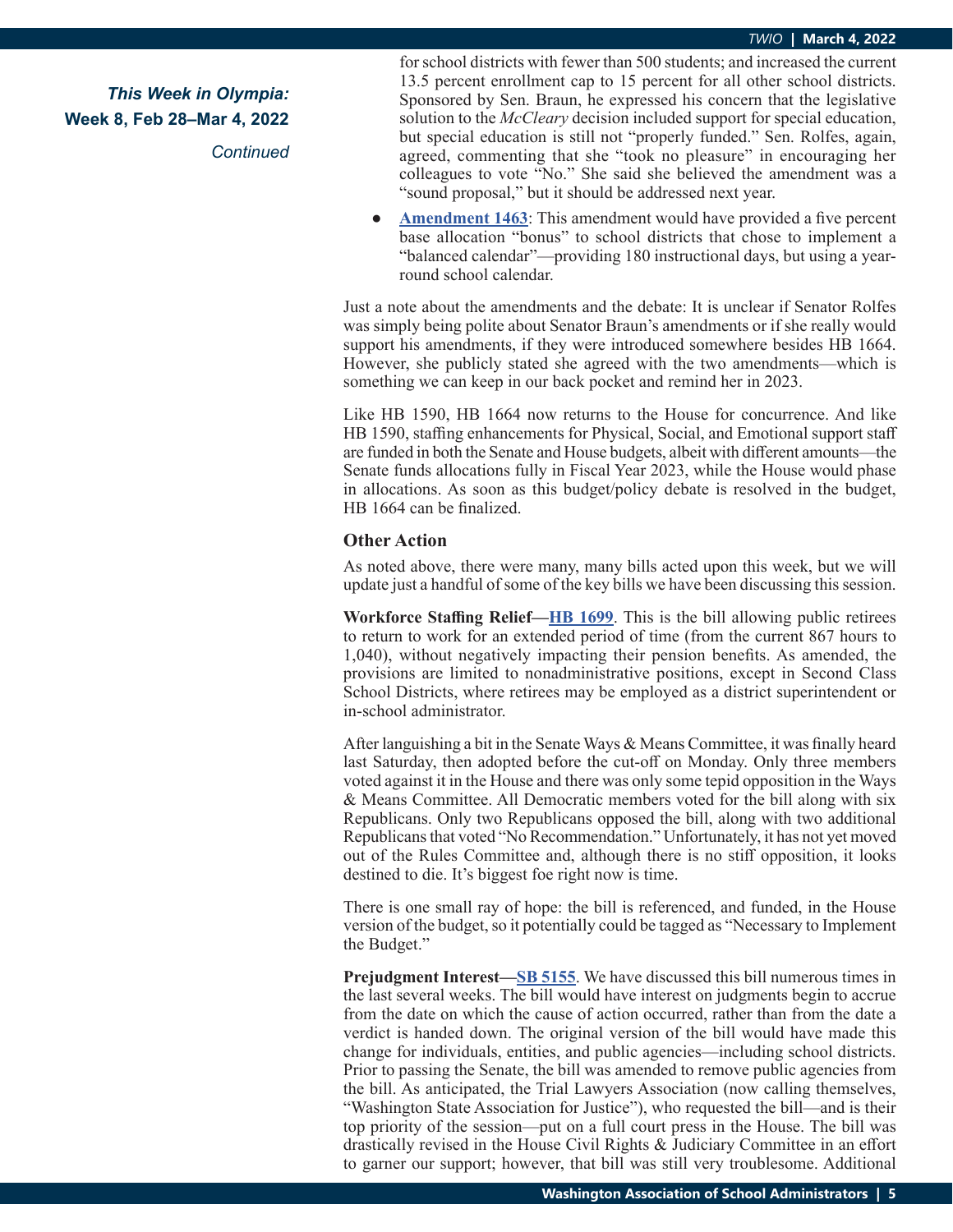*Continued*

amendments were tacked on in the House Appropriations Committee before it was adopted on Monday. Again, there was an effort to appease us, but it continues to be problematic. As it passed out of the Appropriations Committee, the bill provides that judgments founded on public agencies' (including school districts') tortious conduct that occurred while plaintiff was a minor begins to bear interest from the date the action is commenced or the date the minor reaches 18 years of age, whichever is earlier, rather than from the date of written notification to the defendant (as adopted in the Civil Rights & Judiciary Committee).

The new language is less concerning certainly than the original bill; however, it is still concerning. School districts generally try and settle cases before they go to trial, but if this law were in place, settlement costs would be driven up because plaintiffs and their representatives will know if they take the issue to court there is a potential windfall. Perhaps the biggest concern—or at least a major concern—is insurance. The cost of insurance could be drastically increased—if you could find an insurance company to cover you. It is already very difficult for school districts to find insurance and this type of bill would make it even more difficult.

It is our understanding that both the Democrats and Republicans caucused on SB 5155—and the fifteen amendments our coalition (school districts, local governments, school and local government risk pools, and the Liability Reform Coalition) requested. Our ultimate goal is to have the bill die a silent death; however, if all else fails, the attempt is to exempt public agencies—or just school districts, if necessary—from the provisions of the bill.

This is an uphill fight—and truly a David and Goliath story. We thought we had the votes to exempt public agencies coming out of the Civil Rights & Judiciary Committee, but the Trial Lawyers (and presumably Democratic Leadership) turned the screws and convinced a couple of our supporters to bail on us. Apparently, there is real tension in the House Democratic Caucus (oh, to be a fly on the wall!).

At this point, there are sixty-eight bills on the House Floor Calendar. SB 5155 is number 23 on the list (although they rarely go in numerical order, so that likely doesn't mean anything). The House convened in Session at 10:00 a.m. this morning and have to complete their business by 5:00 p.m. this evening. Throw in time for Caucusing and there is not much time to move all the bills they want. Hopefully, multiple speeches on fifteen amendments will gum up the works—and may make Leadership leery of bringing the bill forward. It all depends on priorities. (Speaking of priorities, I don't mean to be overly crass; however, it is an election year and Trial Lawyers are MAJOR players in Democrat elections.)

Thank you to all of you that stepped up and connected with legislators on SB 5155. We may not win this one, but your efforts had an impact and your work is making some legislators' decision-making difficult.

**Voluntary Consolidation—[SB 5487](https://app.leg.wa.gov/billsummary?BillNumber=5487&Initiative=false&Year=2021)**. This is the bill from Senator Brad Hawkins (R-East Wenatchee) that would provide an incentive to convince small school districts to voluntarily consolidate. The incentive would be a ten year "bonus" in the School Construction Assistance Program. It is hard to outright oppose a bill that is voluntary—and provides a bonus to districts; however, we just could not support the bill given the many concerns about consolidation—and the fact the incentive would likely be unattainable for many, if not most, districts. We testified in multiple Committees as "Other," but used the opportunity to express our concerns about consolidation. Our overall message was that the incentive was appreciated; however, construction is only one consideration when talking about consolidation—and we encouraged legislators to go slow and review ALL of the variables to consolidation to determine the real costs and benefits before moving forward with the bill. Although there was little excitement about the bill, it kept moving through the process. After it moved from the Senate, it was referred to the House Capital Budget Committee, which heard the bill last Friday. When it was put on the schedule, it was also scheduled for executive action. When the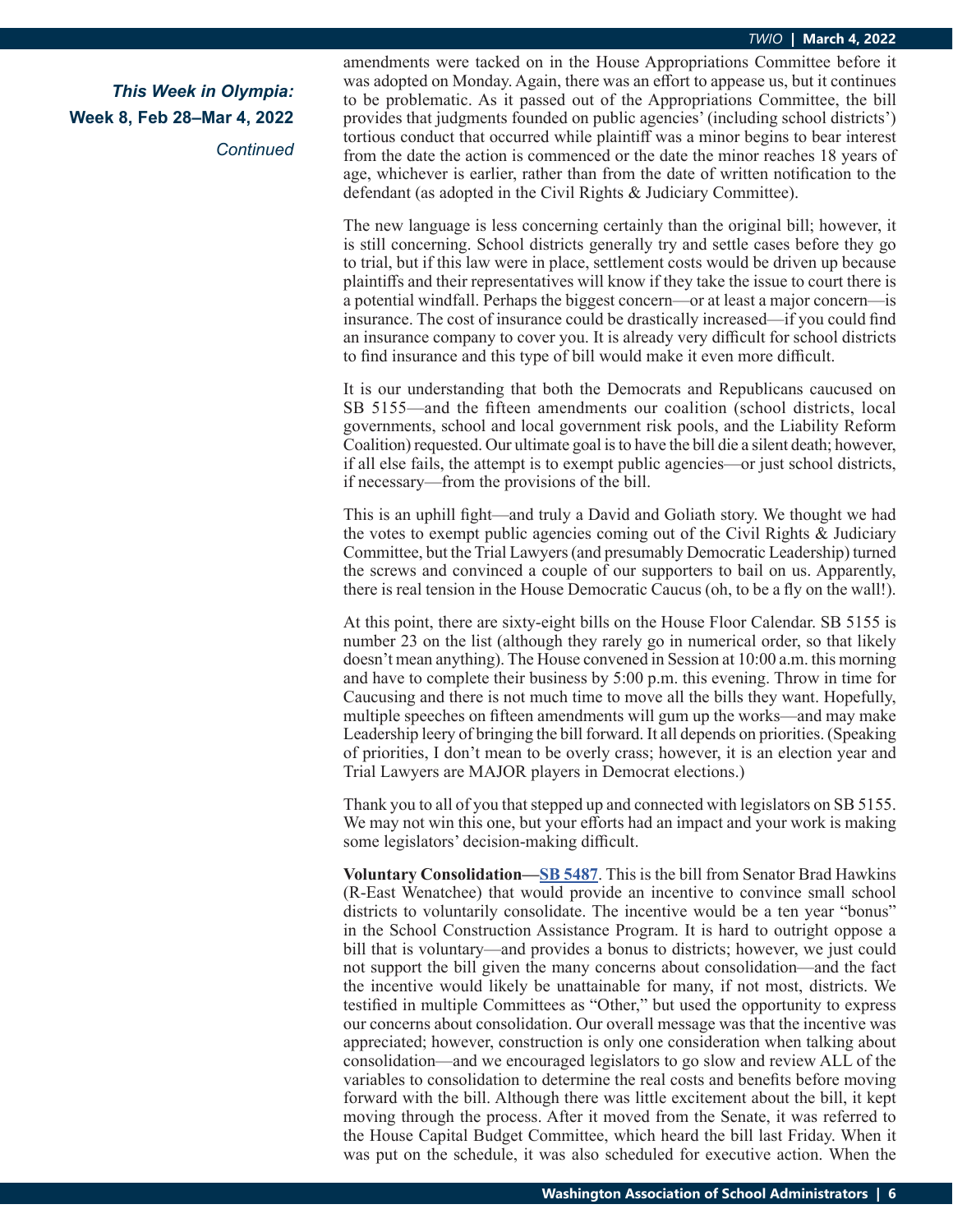*Continued*

Committee reconvened on Monday, the day of the fiscal committee cut-off, two other bills were adopted and they adjourned before taking up SB 5487. It was a long journey, but the bill finally is technically dead. It seems unlikely it will be revived; however, the bill is referenced in the Senate budget, along with funding to support planning grants.

### **Budget Update**

At this point, there is little new news to report on regarding the **2022 Supplemental Operating Budget, [SB 5693](https://app.leg.wa.gov/billsummary?BillNumber=5693&Year=2021&Initiative=false)**. It is clear that budget-writers are negotiating; however, they have gone completely dark. We can pick up some clues about where they might be going by watching the bills that are moving, although we continue to mostly see action on bills by one house reaffirming its budget position, rather than evidence of compromise. They now have less than six days to finalize an agreement, so long hours of meetings are expected over the weekend and probably into next week.

While legislators have until midnight of March 10 to adopt a budget, finalizing a compromise must be complete much earlier than that. Mechanically and procedurally, a budget likely has to be wrapped up by Tuesday or probably earlier. Why? After a compromise is reached, the entire budget (almost 800 pages) has to be scrubbed to ensure budget figures are accurate and proviso language is written correctly. Procedurally, the budget is required to "sit on the bar" for 24 hours (in each house) before it can be acted upon. This rule is routinely waived; however, it provides the Minority with political fodder if legislators are not given enough time to actually read what they are expected to be voting on—especially given that this budget, in a supplemental year, will likely increase by upwards of \$6 billion.

It has not yet been requested, but it is expected that legislators will ask for a Conference Committee to finalize the budget. Mind you, this will not be to formally negotiate, but will be used as a vehicle to wrap up negotiations with a Conference Report—which will prevent any amendments, that may throw a wrench in negotiations, from being introduced. (This process, as it often occurs, is discussed in the **[Week 7 issue of](https://wasa-oly.org/WASA/images/WASA/4.0 Government Relations/4.4.1 This Week In Olympia - TWIO/Download_Files/TWIO 2022/Week 7.pdf)** *TWIO*.)

**2022 Supplemental Capital Budget** negotiators are also meeting regularly. Again, their work is mostly behind-the-scenes; however, we do understand they are making progress. Because the Capital Budgets tend to be more bi-partisan (if not nonpartisan), it is unclear if there will be a request for Conference Committee or not. Unlike the Operating Budget, the Senate adopted its proposal (**[SB 5651](https://app.leg.wa.gov/billsummary?BillNumber=5651&Chamber=Senate&Year=2021)**) and the House has not yet acted on it. In fact, the House has not adopted its own proposal (**[HB 1781](https://app.leg.wa.gov/billsummary?BillNumber=1781&Chamber=House&Year=2021)**), either. It was adopted by the House Capital Budget Committee, but has not passed the full House. The Senate budget did advance directly to the House Rules Committee, awaiting action, so it is likely when negotiations are completely, the House will roll the Senate bill onto the Floor and adopt the final, compromise budget. If that is the case, a Conference Committee will not be needed. Negotiations on the Capital Budget are usually easier (not simple, just easier) than negotiations on the Operating Budget.

Then we get to the **Transportation Budget**. There are actually three bills (and three companions) on the table: **[SB 5974](https://app.leg.wa.gov/billsummary?BillNumber=5974&Initiative=false&Year=2021)** and **[SB 5975](https://app.leg.wa.gov/billsummary?BillNumber=5975&Initiative=false&Year=2021)**, which would fund and implement the \$16.8 billion, 16-year "Move Ahead Washington" transportation plan, and **[SB 5689](https://app.leg.wa.gov/billsummary?BillNumber=5689&Initiative=false&Year=2021)**, which is the 2022 Supplemental Transportation Budget. All three bills were adopted by the Senate. When each were adopted by the House, they took similar action as they did with the Operating Budget, introducing striking amendments and adopting the Senate bills with House budget language (from **[HB 2119](https://app.leg.wa.gov/billsummary?BillNumber=2119&Chamber=House&Year=2021)**, **[HB 2118](https://app.leg.wa.gov/billsummary?BillNumber=2118&Chamber=House&Year=2021)**, and **[HB 1786](https://app.leg.wa.gov/billsummary?BillNumber=1786&Chamber=House&Year=2021)**, respectively). When the bills returned to the Senate, they formally rejected the amendments (moving to "Refuse to Concur")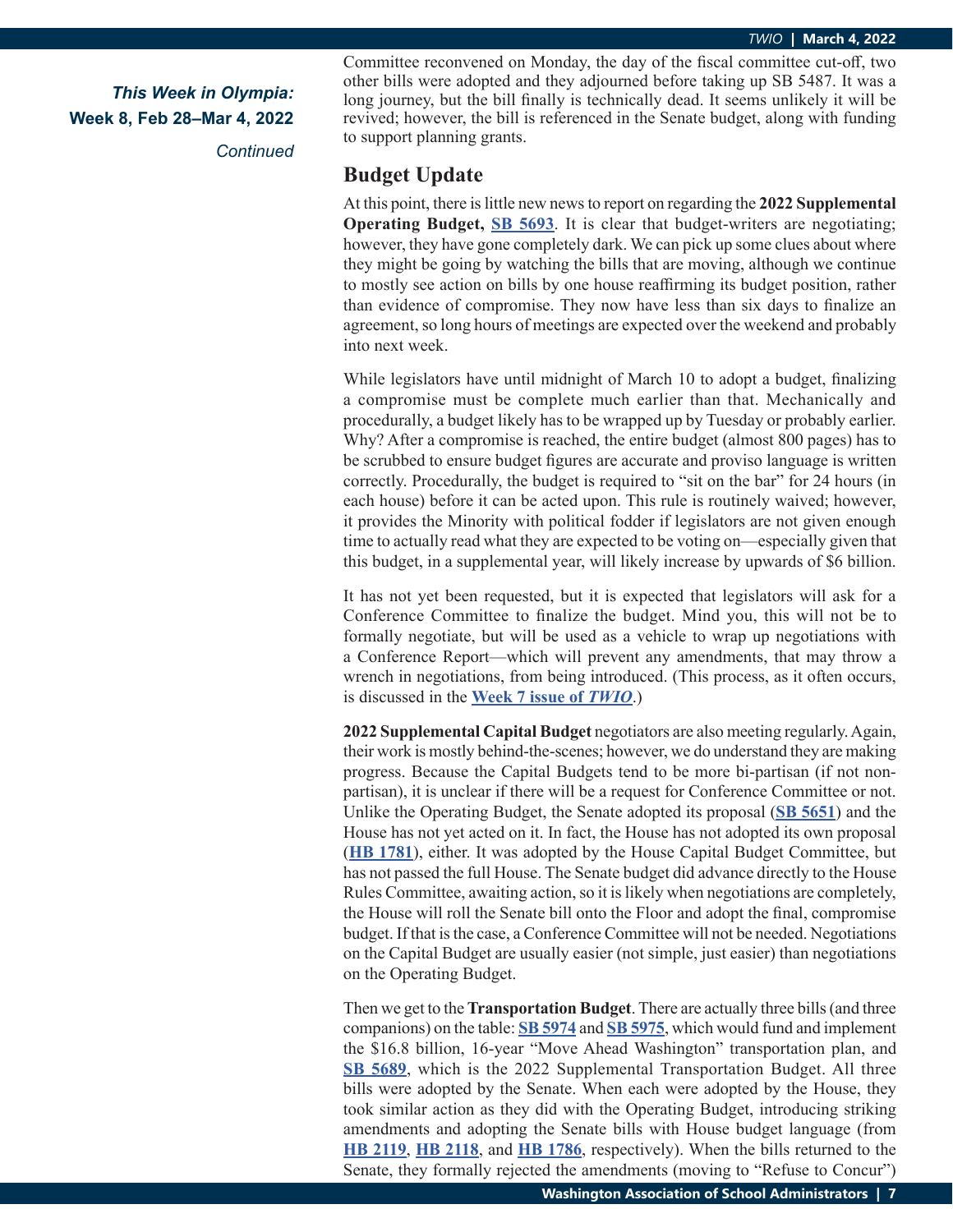*Continued*

and immediately asked for a Conference Committee on each bill. The Senate has appointed its conferees; however, do not expect the House to appoint conferees until compromise budgets have been agreed upon.

That's a bit of behind-the-scenes baseball, that may or may not be of interest to you, but the reason to discuss it is ongoing concerns with the funding of the Transportation Budget. As we have discussed before, the 16-year transportation plan is partially funded with a \$2.0 billion transfer from the state's General Fund. This is a one-time transfer; however, it establishes a troubling precedent. Another almost \$500 million is provided by a 12-year shift of sales tax revenues (\$403 million) on transportation projects from the state's General Fund to the Transportation Budget, along with the elimination of a state General Fund tax credit "backfill" of \$80 million over the life of the transportation plan.

Although there is no proposed gas tax, a controversial part of the original plan was to tax exports of fuel, raising \$2.0 billion. Our neighbors (Oregon, Idaho, and Alaska, specifically) who would have had to pay the tax came unglued and threatened to retaliate. Transportation budget-writers relented and removed the tax, replacing in with annual transfers (\$100 million per year) from the Public Works Trust Fund, used by local governments for low-interest loans for necessary capital projects (such as sewer plants, water lines, etc.). This plan is obviously unpopular with city and county leaders, so there are other options being sought. The Republicans were happy to present their own idea—one which they have tried to implement for several years. The idea is to transfer sales tax collected from vehicle sales (at least a portion) from the state's General Fund to the Transportation Budget. This could raise more than \$12.0 billion in the next 15 years—and would further siphon revenues out of state's General Fund.

A final note about budgets—back to the Operating Budget. You likely heard this week that the Douglas County Superior Court **[ruled](https://agportal-s3bucket.s3.amazonaws.com/uploadedfiles/Another/News/Press_Releases/21-2-00075-09 -.pdf)** that Washington's new estate tax, adopted last session, is unconstitutional. There has been a lot of conversation about what that means to the state budget. First, regardless of the Superior Court decision, it was widely understood that whichever party lost the battle (the state in this case) would appeal the decision and the issue would wind up in the state Supreme Court (in fact, this was the strategy by proponents; that is, get the issue to the Supreme Court to undo generations of decisions that declare property is income). So, we do not know the ultimate outcome or decision, yet.

Second, regardless of the recent ruling, while the new tax was set to be implemented January 1, 2022, the first collection was not due until April 2023 and the February 2022 Revenue Forecast does not account for capital gains tax revenues. So, the \$10.0 billion budget "surplus" we have been discussing is not impacted. The loss of the expected \$1.2 billion, however, would impact the 2023–25 biennium.

Bottom line, regardless of the Superior Court's decision, there is no real short-term impact. Legislators, however, are sure to be thinking about the ramifications to the state budget if the Supreme Court also rules the tax is unconstitutional. Budgetwriters in both houses include reserves in their budgets' bottom line to provide for a cushion should the economy sour and to prepare for the 2023–25 biennium. Some argue those reserves are dangerously small. If budget-writers wanted to provide a more robust cushion, they could present budgets with an additional \$1.0-1.2 billion in reserves. That seems unlikely, however. Whether you support or oppose the estate tax, assuming it is ruled unconstitutional is just another reason to be concerned about legislator's efforts to siphon General Fund revenues to the Transportation Budget (and we have not even discussed the shift of General Fund revenues to the Capital Budget). Stay tuned.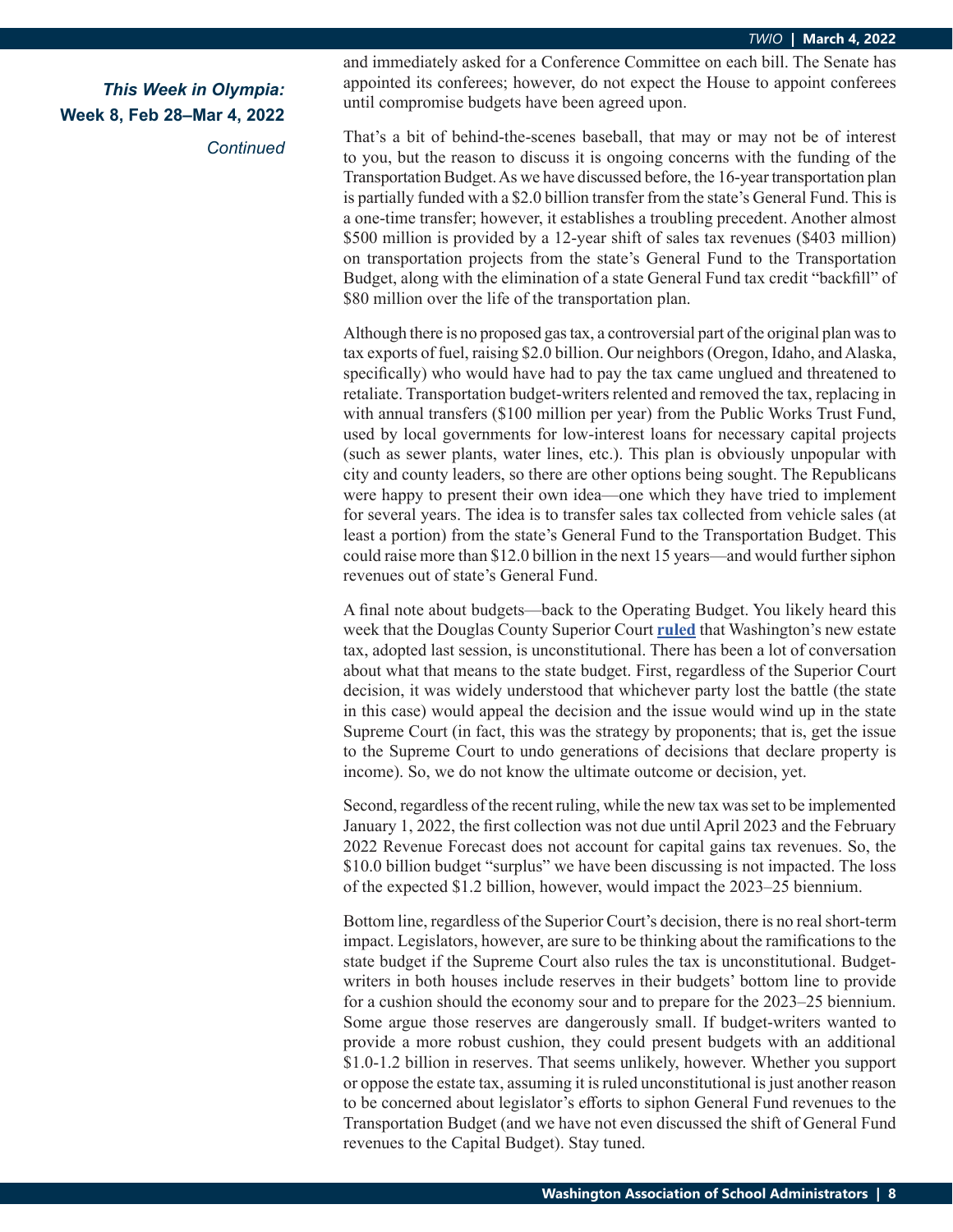*Continued*

# **AEA**

By Mitch Denning

On AEA continues to watch the near-ending process of the 67 Legislature, as today at 5:00 p.m. is the deadline for bills to move out of their opposite house, except those bills which are deemed necessary to implement the budget. With no mention of a special session, we expect things to wrap on March 10.

Here's a quick report on our 2022 priorities that are still alive.

One, we strongly favor the beginning of a **phased-in process of adequately funding the staffing allocations in social and emotional support roles**, as recommended by the 2019 legislative-mandated Staffing Enrichment Work Group. **[SHB 1664](https://app.leg.wa.gov/billsummary?BillNumber=1664&Initiative=false&Year=2021)** and **[SSB 5595](https://app.leg.wa.gov/billsummary?BillNumber=5595&Initiative=false&Year=2021)**, both do this, and they are each funded in the House and Senate Operating Budgets. SHB 1664 is now the bill of record, as it passed the House on February 10 by a vote of 73-23.

Then last night it passed the Senate, 45-2, with two changes. One, the Senate Ways & Means Committee amendment approved on February 28 was adopted by the full Senate. It removes the three-year phase-in for increasing social worker, psychologist, and counselor allocations in the prototypical school funding model, resulting in the increases taking effect on September 1, 2022, as funded in the Operating Budget. The three-year phase-in for increasing nurse allocations remains unchanged.

Two, a Senate floor amendment was adopted which adds an intent section to the bill. It now states that the Legislature intends to provide increased allocations to school districts that demonstrate they have hired staff for these social and emotional support roles. It also hopes that this enhanced funding will allow districts to redirect local levy dollars previously spent on these positions to address student learning loss resulting from COVID-19 or hire additional physical, social, and emotional support staff. This bill now goes back to the House for concurrence.

A second priority is the replacement of the current under-funded STARS pupil transportation funding model. **[SHB 1808](https://app.leg.wa.gov/billsummary?BillNumber=1808&Initiative=false&Year=2021) and [SSB 5581](https://app.leg.wa.gov/billsummary?BillNumber=5581&Initiative=false&Year=2021) provide funding for the pupil transportation of special needs students**, which is a good step in the right direction for the Legislature to eventually revise the STARS formula. Both Operating Budgets fund this aspect of pupil transportation.

Third, funded in both **[SHB 1781](https://app.leg.wa.gov/billsummary?BillNumber=1781&Initiative=false&Year=2021)** and **[SSB 5651](https://app.leg.wa.gov/billsummary?BillNumber=5651&Initiative=false&Year=2021)**, the **2022–23 Supplemental Capital Budgets**, as well as in **[SSB 5693](https://app.leg.wa.gov/billsummary?BillNumber=5693&Initiative=false&Year=2021)**, **Senate Supplemental Operating Budget, is the School Seismic Safety Retrofit grant program**. Many schools have buildings that could have difficulty in the face of natural disasters, such as earthquakes or tsunamis. AEA testified earlier in the session in favor of **[SSB 5933](https://app.leg.wa.gov/billsummary?BillNumber=5933&Initiative=false&Year=2021)**, the policy bill that puts the grant in statute to provide funding to qualifying districts. It passed the Senate on February 9, by a vote of 48-0, and yesterday passed the House, 98-0. WAMOA strongly supports this bill and its funding.

Finally, on Wednesday, the Senate passed **[HB 1833](https://app.leg.wa.gov/billsummary?BillNumber=1833&Initiative=false&Year=2021), online free/reduced price meal applications**, a WSNA priority, by a vote of 48-0. Back on February 10, the House passed it, 92-4. The House passed **[SHB 1878](https://app.leg.wa.gov/billsummary?BillNumber=1878&Initiative=false&Year=2021), expansion of the Community Eligibility Provision**, another WSNA priority, by a 93-3 vote on February 10. The Senate passed it on February 25, by a vote of 45-4. Along with the procurement funding in both budgets for emergency food costs due to the pandemic, WSNA is quite pleased that these three priorities have all passed.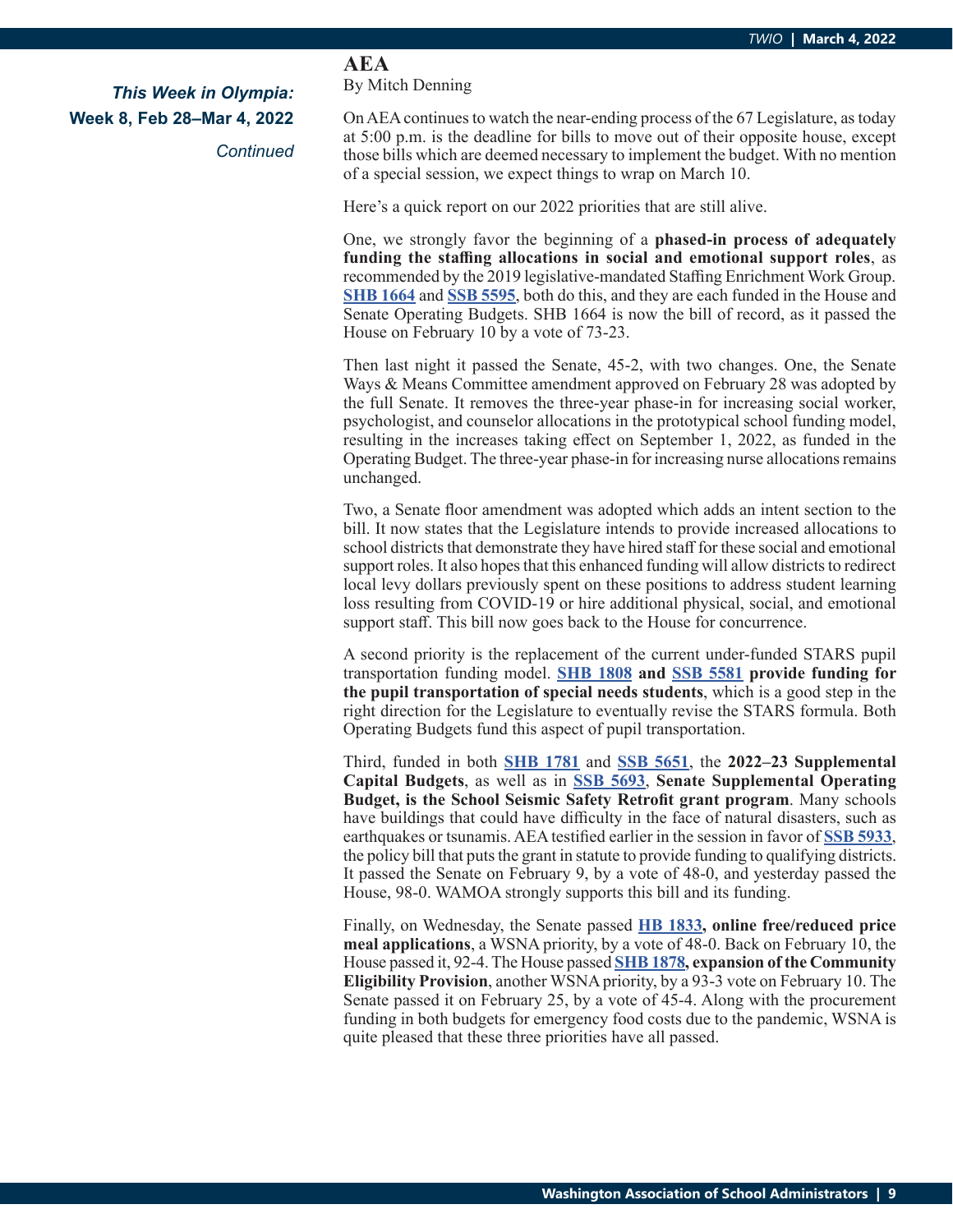*Continued*

**Pensions/Health Benefits** By Fred Yancey—The Nexus Group **Health, Pension, and Other Benefit Issues**

> *"Hope springs eternal……"* Alexander Pope An Essay on Man

"Tick-tock. Tick-tock". Bills are dying in greater numbers than are passing.

The legislative clock continues to count down. The Senate is dealing with 85 bills while the House has 65 on their calendar for possible action. March 4 is the last day to consider opposite house bills. Both chambers then retreat into cloaked meetings to negotiate bills differences. While these negotiations are going on, any upcoming committee agendas will generally be scheduled work sessions to set direction for the interim and next session. That's assuming they meet.

But remember, no bill is ever 'dead' until Sine Die, and any bill deemed 'necessary to implement the budget' (NTIB) remains alive until the bitter end. So, one can still hope that his/her cherished bill(s) is (are) still 'alive'. See end of report for brief opinion on "Why bills die?"

Below is a brief report on selected bills with an educated guess as to status if they have not passed the chamber. As this report is being written, bills still in Rules will likely 'die'. But remember, Casey Stengel says, "Never make predictions; especially about the future."

### **Retirement Related Proposals**

**\*\*\*\*ES[HB 1699](https://app.leg.wa.gov/billsummary?BillNumber=1699&Initiative=false&Year=2021)**: Permitting individuals retired from the Public Employees' Retirement System, the Teachers' Retirement System, and the School Employees' Retirement System additional opportunities to work for a school district.

*Comment*: This bill remains in the Senate Rules Committee and has not been moved to the floor calendar. Given the time remaining, it is likely 'dead'**.**

**[EHB 1752](https://app.leg.wa.gov/billsummary?BillNumber=1752&Initiative=false&Year=2021)**: Adding a Roth option to deferred compensation plans.

*Comment*: This bill passed the Senate. It will be forwarded to the governor.

**[SHB 1759](https://app.leg.wa.gov/billsummary?BillNumber=1759&Year=2021&Initiative=false)**: An act relating to requiring school districts and other public education entities to make information from the department of health about substance use trends, overdose symptoms and response, and the secure storage of prescription drugs, over-the-counter medications, and firearms and ammunition, available through their websites and other communication resources.

*Comment*: Because this bill is in the Senate Rules Committee awaiting further action, it is likely 'dead'.

**[HB 1804](https://app.leg.wa.gov/billsummary?BillNumber=1804&Year=2021&Initiative=false)**: Concerning interruptive military service credit for members of the state retirement systems.

*Comment*: It is before the Senate Rules Committee awaiting a pull to the floor calendar; likely 'dead'.

**[SB 5676](https://app.leg.wa.gov/billsummary?BillNumber=5676&Initiative=false&Year=2021)**:Providing a benefit increase to certain retirees of the Public Employees' Retirement System Plan 1 and the Teachers' Retirement System Plan 1. This bill would provide a three percent increase not to exceed \$110/month for TRS1/PERS1 Plan retirees.

*Comment*: This bill passed the House 95/0/1/2 and will be sent to the governor.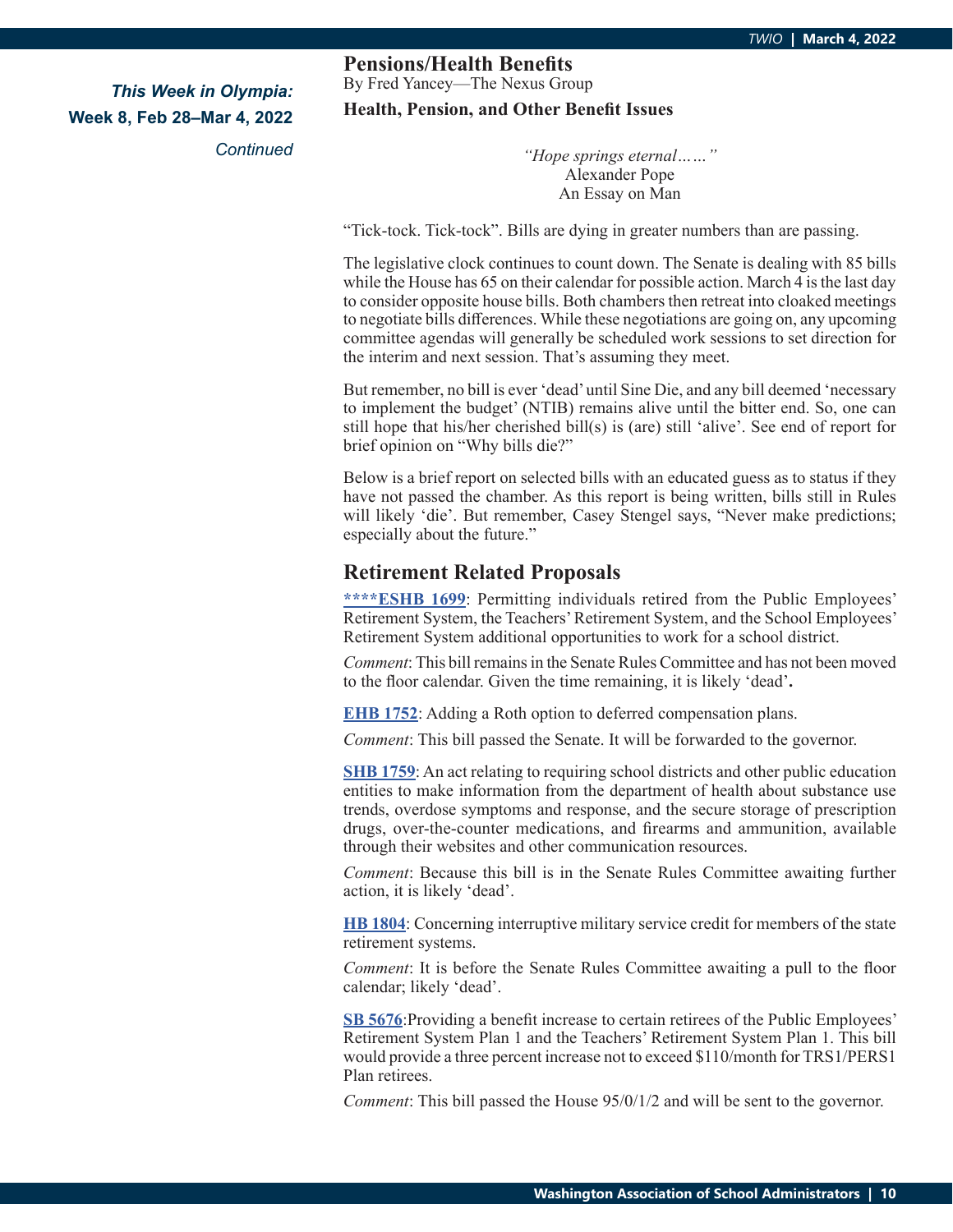*Continued*

### **Potential Fiscal (\$\$) Impact (Often, Unfunded) to Districts**

**[HB 1613](https://app.leg.wa.gov/billsummary?BillNumber=1613&Initiative=false&Year=2021)**: Concerning shared reporting responsibilities for both the paid family and medical leave and the long-term services and supports trust programs to clarify that information collected from employer reports shall remain private.

*Comment:* This bill remains in the Senate Rules Committee and is likely 'dead'.

**S[HB 1617](https://app.leg.wa.gov/billsummary?BillNumber=1617&Initiative=false&Year=2021)**: Aligning state and school holidays. The Legislature intends to clarify that Juneteenth, like all other state legal holidays, is a school holiday on which school may not be taught.

*Comment*: This bill remains in the Senate Rules Committee awaiting to be moved to floor calendar.

**[SHB 1644](https://app.leg.wa.gov/billsummary?BillNumber=1644&Initiative=false&Year=2021)**: Expands allowable uses of school districts' transportation vehicle funds to include purchase, installation, and repair of vehicle charging stations and other zero-emission fueling stations for pupil transportation vehicles; completing feasibility plans to transition gas or diesel pupil transportation vehicles to electric or zero-emission; and converting or repowering gas or diesel pupil transportation vehicles to electric or zero emission.

*Comment*: This bill has passed the Senate but was amended so will be sent back to House for their reaction. (See previous discussion above regarding process.)

**S[HB 1759](https://app.leg.wa.gov/billsummary?BillNumber=1759&Initiative=false&Year=2021)**: Requiring school districts and other public education entities to make information from the department of health about substance use trends, overdose symptoms and response, and the secure storage of prescription drugs, over-thecounter medications, and firearms and ammunition, available through their websites and other communication resources.

*Comment*: This bill remains in the Senate Rules Committee waiting to be moved to the floor calendar; likely 'dead'.

**[ESHB 1795](https://app.leg.wa.gov/billsummary?BillNumber=1795&Initiative=false&Year=2021)**: Makes void and unenforceable provisions in agreements between an employer and employee that prohibit the disclosure of conduct that is illegal discrimination, harassment, retaliation, a wage and hour violation, or sexual assault, or that is against a clear mandate of public policy, occurring in the workplace.

*Comment*: This bill passed the Senate 29/20 and will be sent to the governor.

**[HB 1833](https://app.leg.wa.gov/billsummary?BillNumber=1833&Initiative=false&Year=2021)**: Establishing an electronic option for the submission of household income information required for participation in school meals and programs.

*Comment*: This bill passed the Senate and will be sent to the governor.

**[HB 1837](https://app.leg.wa.gov/billsummary?BillNumber=1837&Initiative=false&Year=2021)**: This bill repeals the restriction on the regulation of work-related musculoskeletal disorders and ergonomics, overturning a 2003 voter approved initiative barring L&I from developing ergonomic regulations.

*Comment*: This bill is on the Senate floor calendar with 20 proposed Republican sponsored amendments. This is a clear example of a bill that if the D's bring to the floor for debate will eat up precious time. Stay tuned. Likely 'dead'.

**[SHB 1902](https://app.leg.wa.gov/billsummary?BillNumber=1902&Initiative=false&Year=2021)**: This bill provides for reopening a workers' compensation claim when the provider fails to submit the application in a timely manner. The proposed striker limits the maximum days for allowance of compensation and other benefits in a reopened claim under certain circumstances to 120 days prior to the receipt of the application.

*Comment*: This bill is on the Senate floor calendar awaiting action.

**[E2SSB 5155](https://app.leg.wa.gov/billsummary?BillNumber=5155&Initiative=false&Year=2021)**: Modifies the accrual date for interest on judgments founded on the tortious conduct of individuals and entities other than public agencies from the date of entry of judgment to the date the cause of action accrues.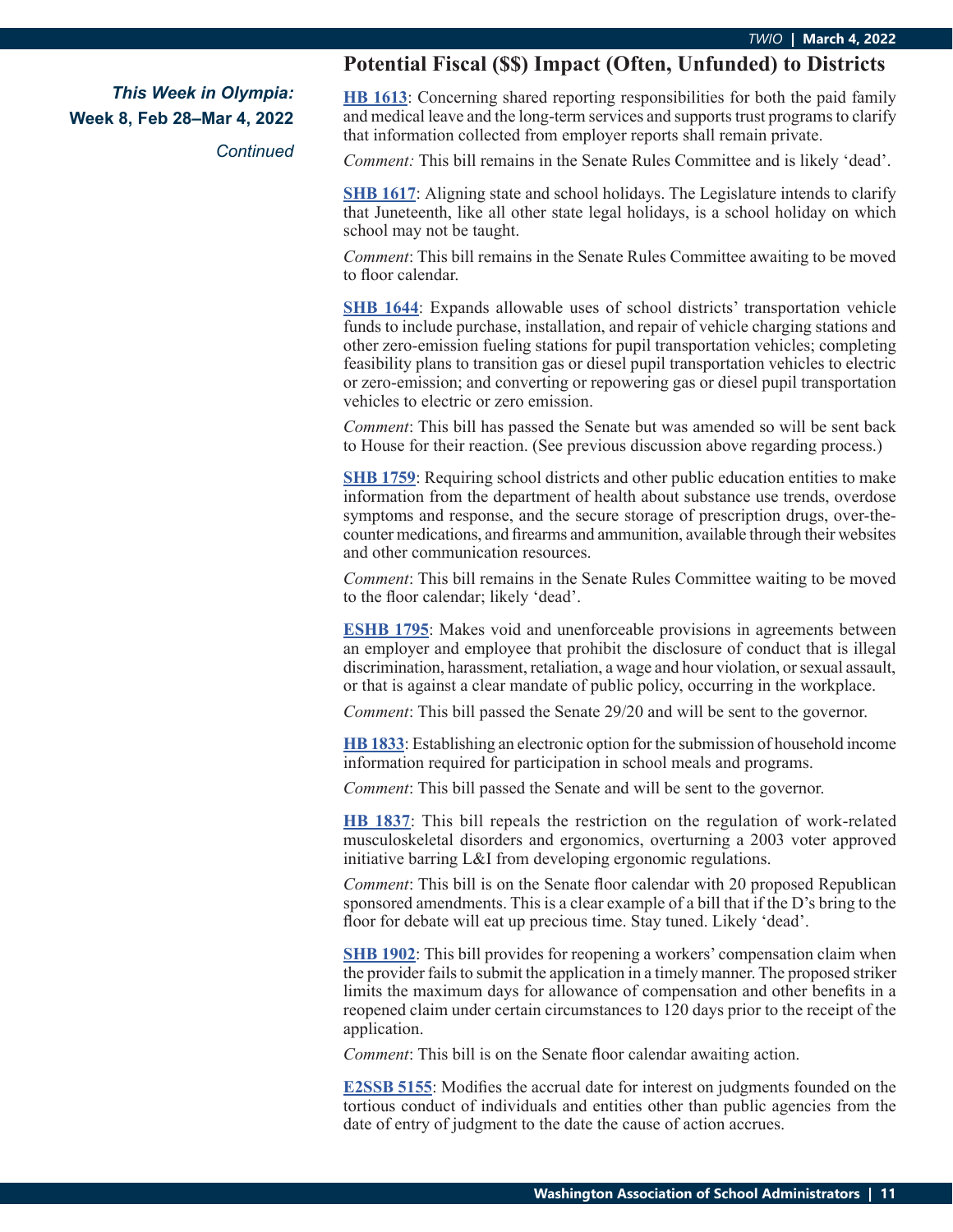#### *TWIO* **| March 4, 2022**

*This Week in Olympia:* **Week 8, Feb 28–Mar 4, 2022**

*Continued*

*Comment*: This bill is on House floor calendar with multiple amendments proposed. Initial debate was halted, and bill was tabled. There is a proposed striker that reads: EFFECT: (1) Applies prejudgment interest to judgments founded on the tortious conduct of public agencies; (2) Removes exemption from prejudgment interest for medical malpractice claims and thereby applies prejudgment interest to all judgments founded on the tortious conduct of individuals and other entities; and (3) Provides that judgments founded on tortious conduct that occurred while the plaintiff was a minor bear interest from the date the action is commenced or the date the minor turns 18 years of age, whichever is earlier.

**[SB 5539](https://app.leg.wa.gov/billsummary?BillNumber=5539&Initiative=false&Year=2021)**: Concerning state funding for educational service districts. This bill requires that state funding be provided to each educational service district (ESD) for the employer cost of school employees' benefits for employees of the ESD that are covered by collective bargaining.

*Comment*: This bill passed the House and will be sent to the governor.

**[SSB 5564](https://app.leg.wa.gov/billsummary?BillNumber=5564&Initiative=false&Year=2021)**: Protecting the confidentiality of employees using employee assistance programs.

*Comment*: This bill is now before the governor having passed both houses.

**[ESSB 5628](https://app.leg.wa.gov/billsummary?BillNumber=5628&Initiative=false&Year=2021)**: Concerning cyber harassment, addressing concerns in the case of Rynearson v. Ferguson, and adding a crime of cyberstalking.

*Comment*: This bill is on the House calendar awaiting further action.

**[2SSB 5649](https://app.leg.wa.gov/billsummary?BillNumber=5649&Initiative=false&Year=2021)**: This bill modifies the Washington state paid family and medical leave act.

*Comment*: This bill passed the House and will be sent back to the Senate for reaction. An amendment adding a 'null and void' clause subject to funding was added as were a few technical changes.

**[ESSB 5761](https://app.leg.wa.gov/billsummary?BillNumber=5761&Initiative=false&Year=2021)**: Concerning employer requirements for providing wage and salary information to applicants for employment. It modifies the requirements to provide wage information to require employers to provide the wage scale or salary range in job postings and to include a general description of all benefits and other compensation, rather than providing wage and salary information only upon request of an applicant after the initial job offer. Removes the requirement that if no wage scale or salary range exists, the employer must provide the minimum wage or salary expectation prior to posting the position, making a position transfer, or making the promotion. Limits the persons who are entitled to remedies to a job applicant or an employee.

*Comment*: This amended bill passed the House 51/46 and has been sent back to the Senate for action. The amendment changes the effective date to January 1, 2023.

**E[SSB 5873](https://app.leg.wa.gov/billsummary?BillNumber=5873&Initiative=false&Year=2021)**: Concerning unemployment insurance, family leave, and medical leave premiums. This bill decreases the maximum Unemployment Insurance (UI) social cost factor for 2022 and 2023 and sets a maximum UI rate class for the purposes of the percentage of the social cost factor to be paid by small businesses in 2023.

*Comment*: This bill passed both houses and will be sent to the governor.

### **Addendum:**

#### **Question: "Why do good bills die?"**

The answer to this question could be a mini novel. This is only a brief answer.

There are many obstacles to overcome in order for bills to advance. The first obstacle is volume. Too many bills overwhelm legislators. There is too much candy in the candy shop and it's hard to choose. Fortunately, there is a calendar that forces choices. Timelines with cutoffs mandate making tough choices on what to advance. Bills begin to fall off any list. Meanwhile the session calendar continues running.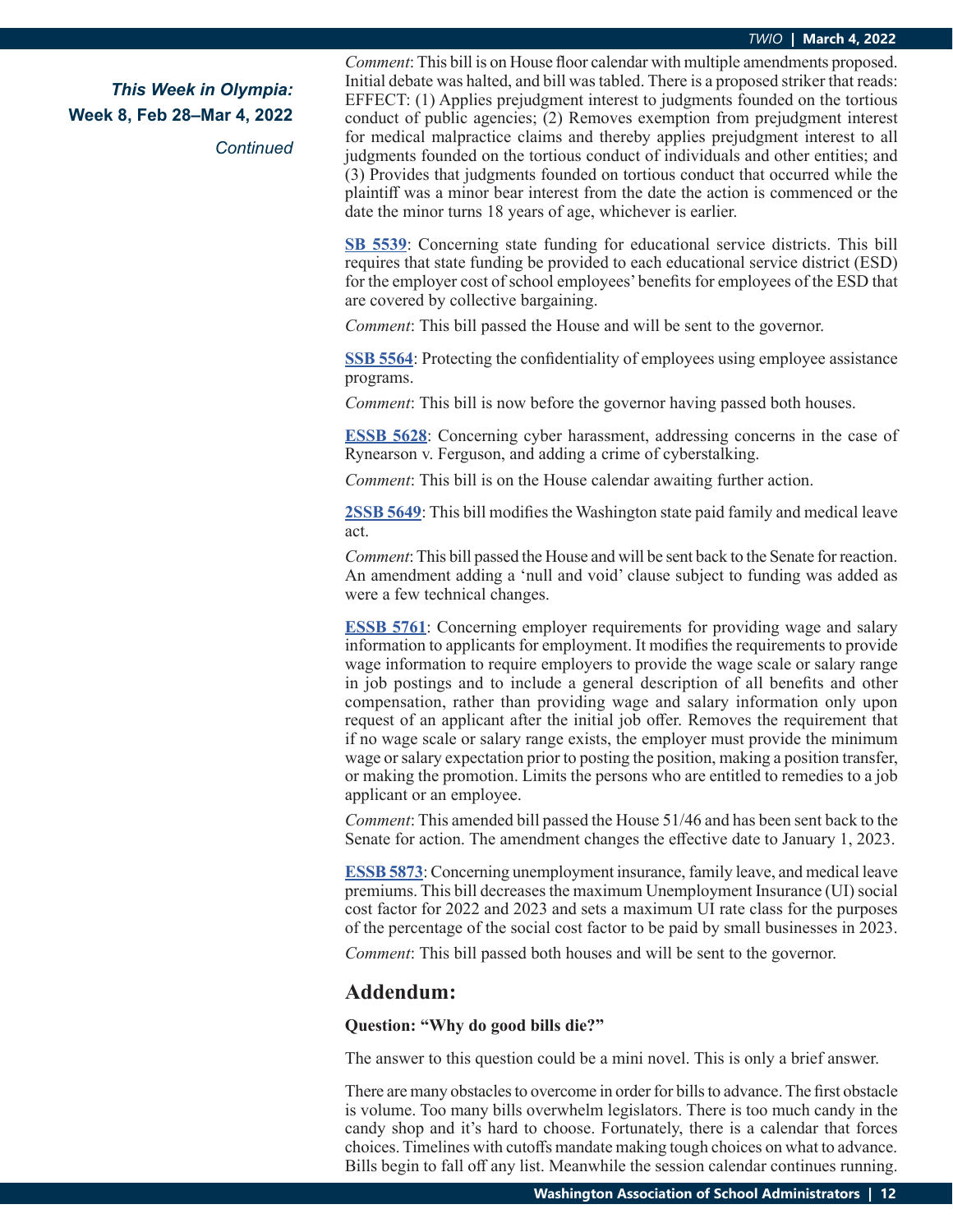#### *TWIO* **| March 4, 2022**

# *This Week in Olympia:* **Week 8, Feb 28–Mar 4, 2022**

*Continued*

There are other factors. Friction within each caucus over various bills, especially among members worried about re-election (given that 2022 is an election year) makes for extended recesses decreasing floor time to act on bills. The choices to limit the length of daily floor sessions and not have action on weekends, means less time devoted to advancing legislation.

Once bills make it to the floor, the R's,(this Session) exert the power of the minority. They will offer many amendments especially on controversial bills like gun control and through debate take up floor time. They can threaten to add amendments to bills to force the D's to move on to other bills in order to avoid debate. Ultimately, session ends. Thus, bills that are left die. End of story.



**Dan Steele, Government Relations** dsteele@wasa-oly.org **Washington Association of School Administrators** PO Box 14459 | Tumwater, WA 98511 P: 800.859.9272 | 360.489.3642 | www.wasa-oly.org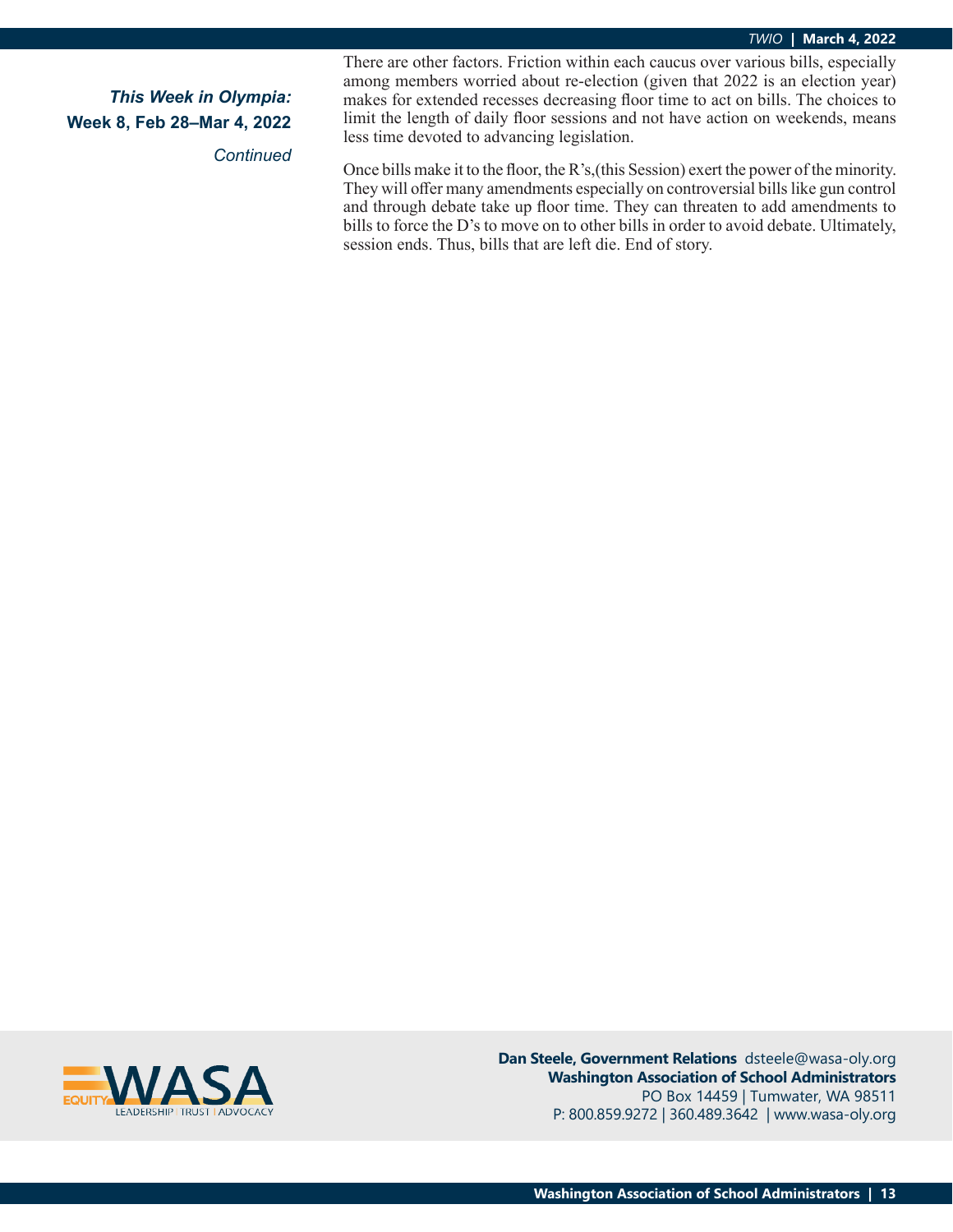# **Legislative Resources**

### **Committee Meeting Schedule**

Legislative Committees Meetings are scheduled to be held at the following times but are subject to change.

Up-to-date meeting schedules and agendas are available on the [State Legislature website](http://www.leg.wa.gov/legislature/pages/calendar.aspx).

#### **Mondays**

1:30–3:30 p.m. Senate Early Learning & K–12 Virtual

3:30–5:15 p.m. House Appropriations Virtual

4–6 p.m. Senate Ways & Means Virtual

#### **Tuesdays**

8–10 a.m. House Education Virtual

1:30–3:30 p.m. House Appropriations Virtual

3:30–5:15 p.m. House Appropriations Virtual

4–6 p.m. Senate Ways & Means Virtual

#### **Wednesdays**

10:30 a.m.–12:30 p.m. Senate Early Learning & K–12 Virtual

#### **Thursdays**

1:30–3:30 p.m. House Appropriations Virtual

3:30–5:15 p.m. House Appropriations Virtual

4–6 p.m. Senate Ways & Means Virtual

#### **Fridays**

8–10 a.m. Senate Early Learning & K–12 Virtual

10–11 a.m. House Education Virtual

#### **Useful Links**

**Washington State Government** <http://www.access.wa.gov>

**State Legislature** <http://www.leg.wa.gov>

**Senate** <http://www.leg.wa.gov/Senate>

**House of Representatives** <http://www.leg.wa.gov/House>

**Legislative Committees** [http://www.leg.wa.gov/ legislature/](http://www.leg.wa.gov/ legislature/pages/committeelisting.aspx) [pages/committeelisting.aspx](http://www.leg.wa.gov/ legislature/pages/committeelisting.aspx)

**Legislative Schedules** [http://www.leg.wa.gov/legislature/](http://www.leg.wa.gov/legislature/pages/calendar.aspx) [pages/calendar.aspx](http://www.leg.wa.gov/legislature/pages/calendar.aspx)

**Office of the Governor** <http://www.governor.wa.gov>

**OSPI** <http://www.k12.wa.us>

**TVW** <http://www.tvw.org>

#### **Session Cut–off Calendar**

**January 10, 2022** First Day of Session.

#### **February 3, 2022**

Last day to read in committee reports in house of origin, except House fiscal, Senate Ways & Means, and Transportation Committees.

#### **February 7, 2022**

Last day to read in committee reports from House fiscal, Senate Ways & Means, and Transportation Committees in house of origin.

### **February 15, 2022**

Last day to consider bills in house of origin (5 p.m.).

#### **February 24, 2022**

Last day to read in committee reports from opposite house, except House fiscal, Senate Ways & Means, and Transportation Committees.

#### **February 28, 2022**

Last day to read in opposite house committee reports from House fiscal, Senate Ways & Means, and Transportation Committees.

#### **March 4, 2022\***

Last day to consider opposite house bills (5 p.m.) (except initiatives and alternatives to initiatives, budgets and matters necessary to implement budgets, differences between the houses, and matters incident to the interim and closing of the session).

#### **March 10, 2022**

Last day allowed for regular session under state constitution.

\* After 5:00 p.m. on the 54th day, only initiatives, alternatives to initiatives, budgets and matters necessary to implement budgets, matters that affect state revenue, messages pertaining to amendments, differences between the houses, and matters incident to the interim and closing of the session may be considered.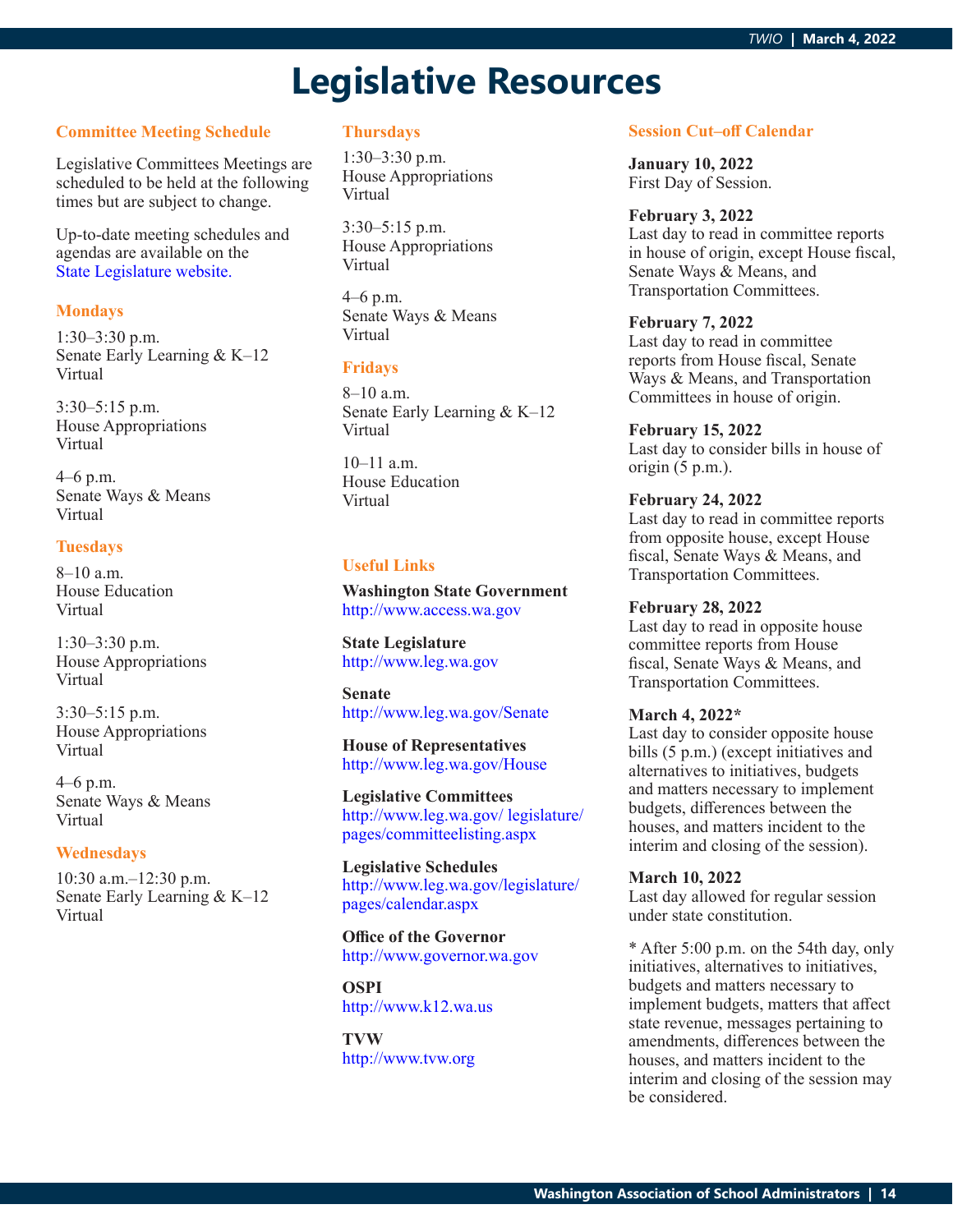# **Bill Watch**

TWIO tracks critical education bills each week as they are introduced. Detailed bill information can be accessed by clicking on the bill number. The following is a list of the bills of highest interest to school administrators. A more comprehensive bill watch list is located on the [WASA website](http://wasa-oly.org/wasa/WASA/Government_Relations/Action_Center/2019_WASA_Bill_Watch/WASA/4_0_Government_Relations/Materials/Bill_Watch/Bill_Watch.aspx?hkey=eee1bb39-a099-43b7-8a1b-1262f2966f1a).

| Bill #                      | <b>Title</b>                 | <b>Status</b>             | <b>Sponsor</b> |
|-----------------------------|------------------------------|---------------------------|----------------|
| <b>HB</b> 1006              | Immunization, declining      | H HC/Wellness             | Klippert       |
| <b>HB</b> 1010              | Motor vehicle sales tax      | H Appropriations          | MacEwen        |
| <b>HB</b> 1024              | Sunshine committee/juveniles | H State Govt & Tribal Rel | Springer       |
| HB 1029                     | Emergency orders and rules   | H State Govt & Tribal Rel | Walsh          |
| <b>HB</b> 1032              | TRS & SERS early retirement  | H Appropriations          | Harris         |
| <b>HB</b> 1039              | Bicycle & pedestrian travel  | H Transportation          | McCaslin       |
| <b>HB</b> 1040              | Retired school empl. health  | H Appropriations          | Dolan          |
| <b>ESHB 1056</b>            | Public meetings/emergencies  | H Rules 3C                | Pollet         |
| <b>HB</b> 1065              | Epidemic, pandemic vaccines  | H HC/Wellness             | Eslick         |
| <b>HB</b> 1066              | Ed. service district boards  | H Education               | Stonier        |
| <b>HB</b> 1067              | State dinosaur               | H Rules C                 | Morgan         |
| 2SHB 1076                   | Workplace violations/qui tam | H Rules 3C                | Hansen         |
| <b>HB</b> 1077              | Federal Way school district  | H Appropriations          | Johnson        |
| <b>HB</b> 1079              | Charter schools time frame   | H Education               | Dolan          |
| <b>SHB 1081</b> (ESSB 5084) | State gen. obligation bonds  | H Rules X                 | Tharinger      |
| HB 1093 (SB 5091)           | Operating Budget, 2nd Supp.  | H Appropriations          | Ormsby         |
| <b>SHB 1094 (ESSB 5092)</b> | <b>Operating Budget</b>      | H Rules X                 | Ormsby         |
| HB 1098 (ESSB 5061)         | Unemployment insurance       | H Labor & Workplace       | Sells          |
| <b>HB</b> 1149              | Public health education      | H Education               | Pollet         |
| <b>E2SHB 1153</b>           | Language access in schools   | S Passed 3rd              | Orwall         |
| <b>SHB 1156</b>             | Local elections              | H Rules C                 | Harris-Talley  |
| <b>E2SHB 1162</b>           | High school graduation       | $S EL/K-12$               | Stonier        |
| <b>HB</b> 1180              | Public testimony             | H Local Govt              | Kraft          |
| HB 1182 (SB 5209)           | Crisis response services     | H HC/Wellness             | Orwall         |
| HB 1195 (SB 5443)           | Charter school time frame    | H Education               | Dolan          |
| <b>HB</b> 1212              | Repair of electronics        | H ConsPro&Bus             | Gregerson      |
| HB 1215                     | K-12 education scholarships  | H Education               | Kraft          |
| <b>HB</b> 1226              | School district elections    | H Cap Budget              | Stonier        |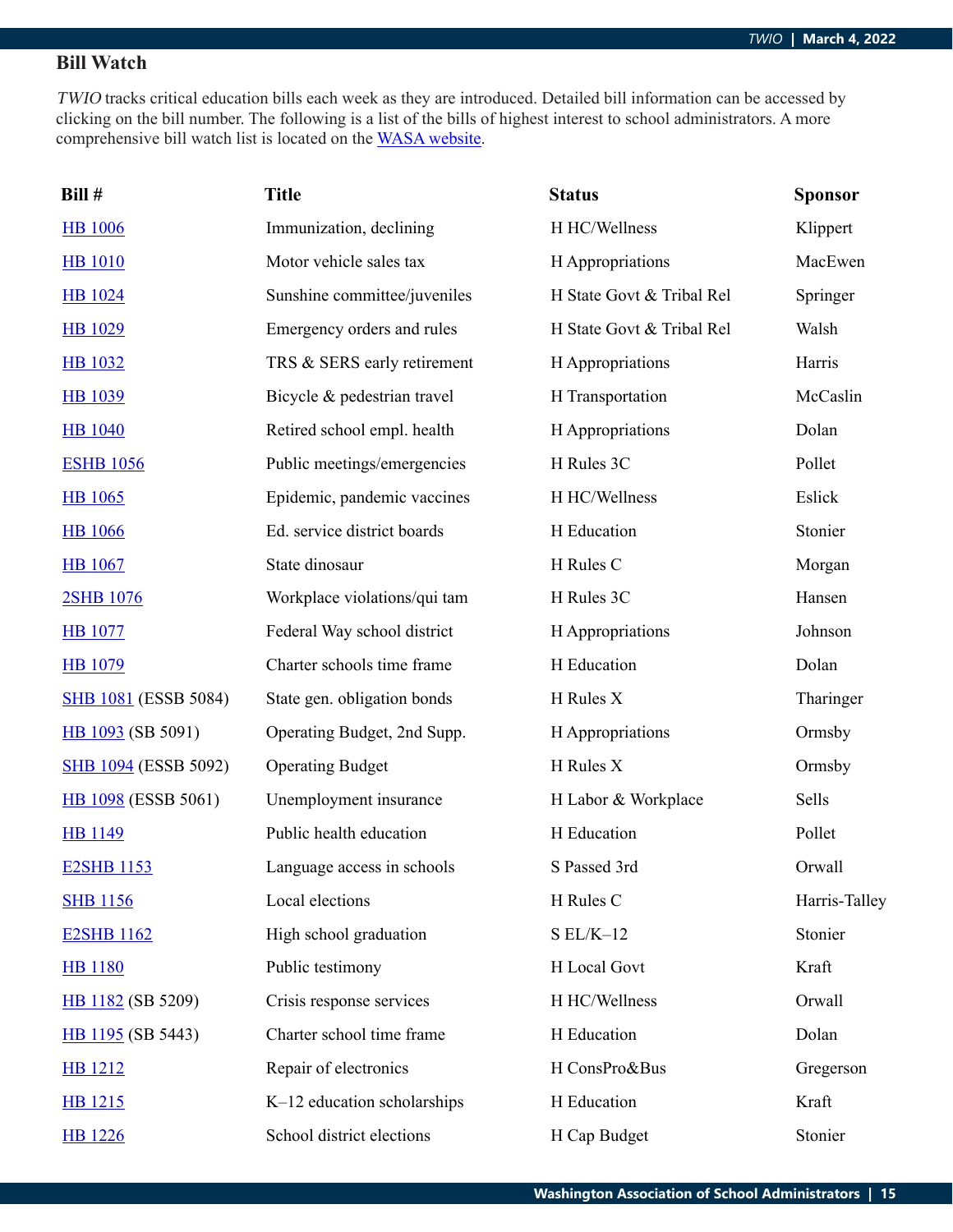|                    |                               |                        | <b>March 4, 2022</b><br><b>TWIO</b> |
|--------------------|-------------------------------|------------------------|-------------------------------------|
| SHB 1264 (SB 5274) | Equity impact statement       | H Appropriations       | Thai                                |
| <b>HB</b> 1270     | Leadership skills grant prg.  | H Appropriations       | Young                               |
| <b>HB</b> 1305     | Right to refuse vaccines      | H HC/Wellness          | Kraft                               |
| <b>SHB 1306</b>    | School boards/bond training   | H Education            | Sells                               |
| <b>HB 1308</b>     | Apprenticeship utilization    | H Cap Budget           | Riccelli                            |
| <b>HB</b> 1317     | Right to refuse/health        | H HC/Wellness          | Young                               |
| HB 1321 (SB 5114)  | Reopening/public health       | H HC/Wellness          | MacEwen                             |
| <b>ESHB 1329</b>   | Public meetings               | S Rules 2              | Wicks                               |
| <b>HB</b> 1334     | Appropriations/COVID-19       | H Appropriations       | Stokesbary                          |
| <b>HB</b> 1338     | School resources/COVID-19     | H Civil R & Judiciary  | Harris                              |
| <b>SHB 1340</b>    | Pandemic task force           | H Appropriations       | Lovick                              |
| <b>HB 1343</b>     | Unemployment ins./employers   | H Labor & Workplace    | Hoff                                |
| 2SHB 1354          | Suicide review teams          | H Rules C              | Mosbrucker                          |
| HB 1358            | State school levies           | H Finance              | Orcutt                              |
| <b>SHB 1366</b>    | In-person instruction         | H Rules C              | Caldier                             |
| <b>HB</b> 1371     | State property tax levies     | H Finance              | Sutherland                          |
| <b>HB 1390</b>     | Athletic scholarship funding  | H Coll & Workforce Dev | Walsh                               |
| <b>HB</b> 1396     | US history & gov/high school  | H Education            | Dufault                             |
| <b>ESHB 1410</b>   | Home foreclosure/taxes        | C 257 L 21             | Volz                                |
| HB 1415            | Skill center class size       | H Appropriations       | Paul                                |
| <b>HB</b> 1419     | Certificated staff/factors    | H Appropriations       | Dolan                               |
| <b>HB 1420</b>     | School empl/COVID-19 vaccine  | H HC/Wellness          | MacEwen                             |
| <b>HB</b> 1422     | Sexual health ed./dates       | H Education            | MacEwen                             |
| <b>HB</b> 1440     | Small wireless facilities     | H Comm & Economic Dev  | Boehnke                             |
| <b>HB</b> 1442     | Epidemic preparedness         | H HC/Wellness          | Chase                               |
| <b>HB</b> 1450     | School computers/device tax   | H Education            | Gregerson                           |
| <b>SHB 1451</b>    | <b>ECEAP</b> entitlement date | H Appropriations       | Sullivan                            |
| <b>HB</b> 1452     | Physical education credit     | H Education            | Mosbrucker                          |
| <b>EHB 1453</b>    | Voters' pamphlets             | S Rules 2              | Bergquist                           |
| 2SHB 1460          | Telecommunications access     | H Rules C              | Gregerson                           |
| <b>HB</b> 1466     | Outdoor education             | H Appropriations       | Rule                                |
| <b>HB</b> 1481     | School employees/firearms     | H Civil R & Judiciary  | Chase                               |
| <b>HB</b> 1500     | School district audits        | H Appropriations       | Sullivan                            |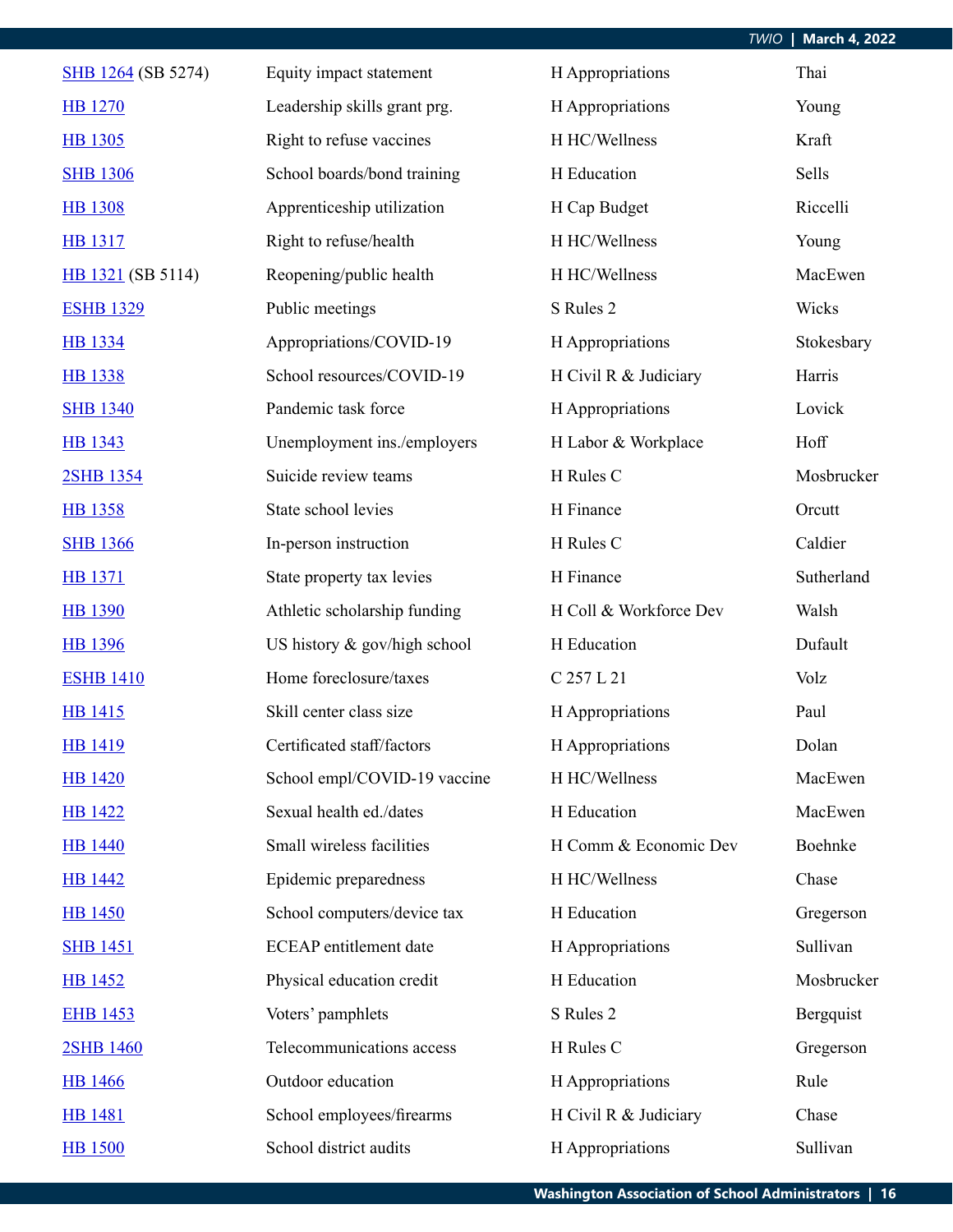|                            |                              |                           | <b>March 4, 2022</b><br><b>TWIO</b> |
|----------------------------|------------------------------|---------------------------|-------------------------------------|
| <b>HB</b> 1519             | Levy shifts/court rulings    | H Finance                 | Paul                                |
| <b>HB</b> 1536             | Regional apprenticeship prgs | H Education               |                                     |
| <b>HB</b> 1544             | Ag., food, nat. resource ed. | H Education               | Klippert                            |
| HB 1553 (SB 5473)          | "Open safe, open now" plan   | H State Govt & Tribal Rel | MacEwen                             |
| HB 1555                    | Freedom in education         | H Education               | Chase                               |
| <b>HB</b> 1556             | School athletics/eligibility | H Education               | Chase                               |
| <b>HB</b> 1557             | Gubernatorial proclamations  | H State Govt & Tribal Rel | MacEwen                             |
| <b>HB</b> 1563             | Gubernatorial orders/relief  | H Civil R & Judiciary     | Young                               |
| HB 1565                    | PERS/TRS 1 benefit increase  | H Appropriations          | Johnson                             |
| <b>HB</b> 1568             | Unemployment insurance       | H Appropriations          | Bergquist                           |
| <b>HB</b> 1570             | Proof of vaccination         | H HC/Wellness             | Walsh                               |
| <b>SHB 1590 (SSB 5563)</b> | Enrollment stabilization     | S 2nd Reading             | Dolan                               |
| <b>HB</b> 1591             | Charter schools/local enrich | H Appropriations          | Dolan                               |
| HB 1594                    | Long-term care/repeal        | H Appropriations          | Abbarno                             |
| <b>HB</b> 1596             | Long-term care/outside WA    | H Appropriations          | Abbarno                             |
| <b>HB</b> 1597             | Long-term care/hardship      | H Appropriations          | Abbarno                             |
| <b>HB</b> 1598             | Long-term care/death         | H Appropriations          | Abbarno                             |
| <b>HB</b> 1599             | Long-term care/new graduates | H Appropriations          | Abbarno                             |
| <b>HB</b> 1601             | Student homelessness pilot   | H Appropriations          | Leavitt                             |
| <b>HB</b> 1603             | Transportation/general fund  | H Appropriations          | <b>Barkis</b>                       |
| <b>HB</b> 1604             | Motor vehicle sales tax      | H Appropriations          | MacEwen                             |
| <b>HB</b> 1607             | Safe routes to schools prg.  | H Appropriations          | Rude                                |
| <b>HB</b> 1611             | Highly capable students      | S Rules 2                 | Dolan                               |
| <b>SHB 1617</b>            | State and school holidays    | S 2nd Reading             | Morgan                              |
| <b>HB</b> 1628             | Voter pamphlet statements    | H State Govt & Tribal Rel | Jacobsen                            |
| ESHB 1629 (SB 5538)        | Aerial imaging technology    | S Rules 2                 | Dolan                               |
| <b>ESHB 1630</b>           | Weapons/certain meetings     | S Passed 3rd              | Senn                                |
| <b>HB</b> 1633             | K-12 education scholarships  | H Education               | Walsh                               |
| <b>SHB</b> 1642 (SB 5614)  | National guard ed. grants    | S Passed 3rd              | Leavitt                             |
| <b>SHB</b> 1644            | Pupil transp./electric       | S Passed 3rd              | Senn                                |
| 2SHB 1664                  | Schools/support funding      | S 2nd Reading             | Rule                                |
| <b>HB</b> 1693             | Home school day              | H State Govt & Tribal Rel | Chase                               |
| <b>ESHB 1699</b>           | Work in retirement/schools   | S Rules 2                 | Bergquist                           |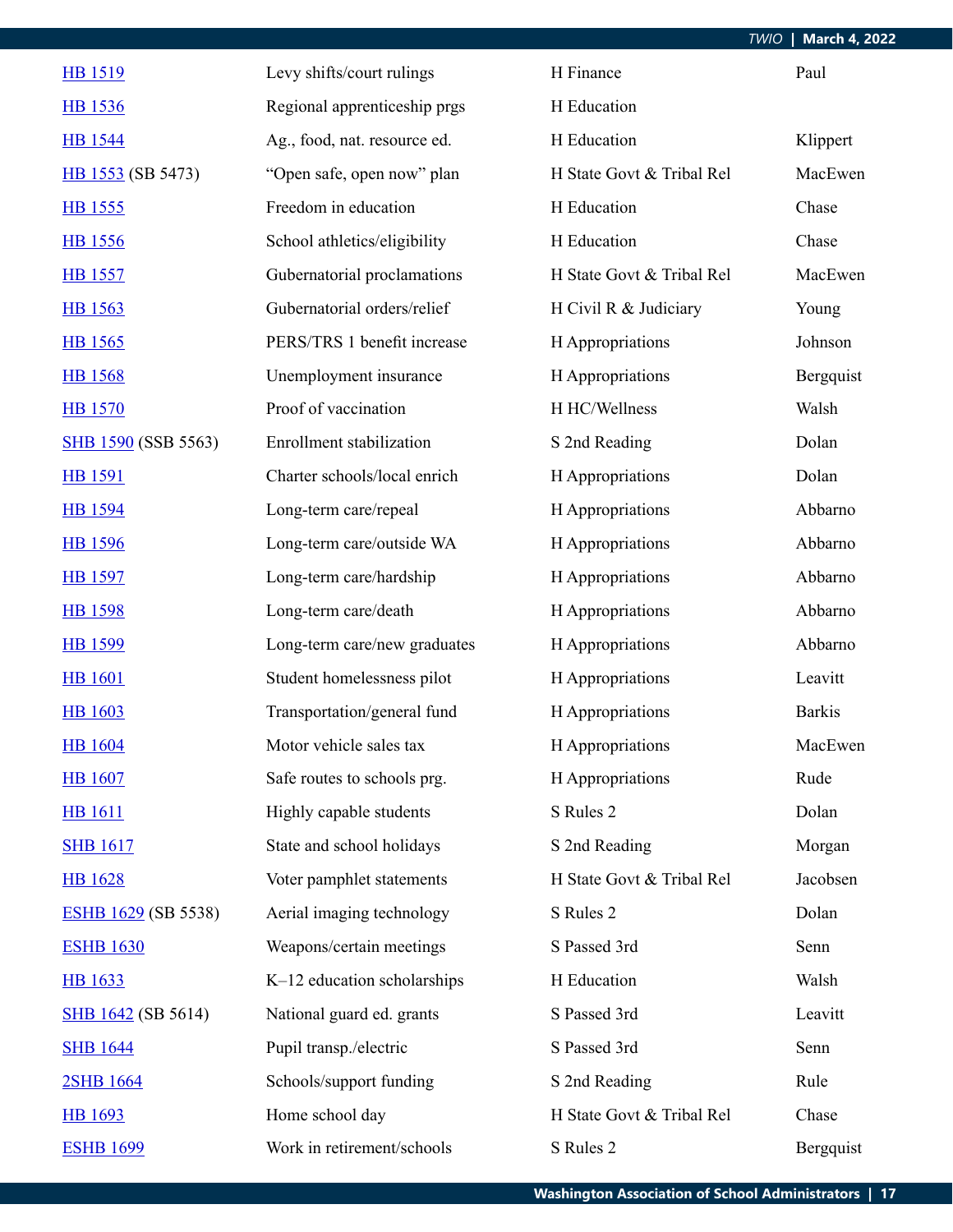|                             |                                |                           | <b>March 4, 2022</b><br><b>TWIO</b> |
|-----------------------------|--------------------------------|---------------------------|-------------------------------------|
| <b>HB</b> 1714              | Impact fee deferrals           | H Rules R                 | Duerr                               |
| HB 1721 (SB 5676)           | PERS/TRS 1 benefit increase    | H Rules C                 | Stokesbary                          |
| HB 1722 (SB 5775)           | Broadband deployment           | H Local Govt              | Boehnke                             |
| <b>E2SHB 1723</b>           | Telecommunications access      | S Rules 2                 | Gregerson                           |
| <b>SHB 1727</b>             | Odd-numbered year elections    | H Rules C                 | Gregerson                           |
| <b>SHB 1732</b>             | Long-term care/delay           | C 1 L 22                  | Sullivan                            |
| <b>ESHB 1733</b>            | Long-term care/exemptions      | C 2 L 22                  | Paul                                |
| <b>E2SHB 1736</b>           | State student loan program     | S Rules 2                 | Sullivan                            |
| <b>HB</b> 1742              | Long-term care program         | H Appropriations          | Schmick                             |
| <b>SHB 1746</b>             | Students/COVID-19 pandemic     | $SL/K-12$                 | Ortiz-Self                          |
| <b>HB</b> 1754              | Prejudgment interest           | H Civil R & Judiciary     | Hackney                             |
| <b>HB</b> 1757              | ESDs/PEBB health plans         | H Appropriations          | Cody                                |
| <b>SHB 1759</b>             | School websites/drug info.     | S Rules 2                 | Callan                              |
| <b>E2SHB 1760</b>           | Dual credit program access     | S Ways & Means            | Paul                                |
| HB 1762 (SB 5539)           | Ed. service district funding   | H Appropriations          | MacEwen                             |
| <b>HB</b> 1775              | Capital assistance/schools     | H Cap Budget              | McEntire                            |
| <b>HB</b> 1778              | Election security              | H State Govt & Tribal Rel | Klippert                            |
| <b>SHB</b> 1781 (SSB 5651)  | Capital Budget, Supplemental   | H Rules R                 | Tharinger                           |
| <b>SHB 1786 (ESSB 5689)</b> | Transportation Budget, Supp.   | H Rules R                 | Fey                                 |
| <b>SHB</b> 1791             | Prof. educator reprimands      | H Rules C                 | Harris                              |
| <b>SHB 1800</b>             | Behavioral health/minors       | S 2nd Reading             | Eslick                              |
| 2SHB 1803                   | School director compensation   | H Rules R                 | Callan                              |
| HB 1805 (SB 5797)           | Opportunity scholarship prog   | S 2nd Reading             | Paul                                |
| <b>HB</b> 1807              | Civic education                | H Education               | Walsh                               |
| <b>HB</b> 1808              | Pupil transportation funding   | $S EL/K-12$               | Stonier                             |
| <b>2SHB 1810</b>            | Electronic products repair     | H Rules C                 | Gregerson                           |
| <b>SHB 1816 (ESSB 5693)</b> | Operating Budget, Supp.        | H Rules R                 | Ormsby                              |
| HB 1819 (SB 5960)           | Property tax exemption         | H Finance                 | Leavitt                             |
| <b>HB 1829</b>              | African American studies       | H Education               | Johnson                             |
| HB 1833                     | School meals/electronic info   | S Passed 3rd              | <b>Berg</b>                         |
| <b>HB</b> 1834              | Student absences/mental health | S Pres Signed             | Callan                              |
| <b>HB 1842</b>              | School board director qualif   | H Education               | Taylor                              |
| 2SHB 1865                   | Certified peer specialists     | S Health & Long Term Care | Davis                               |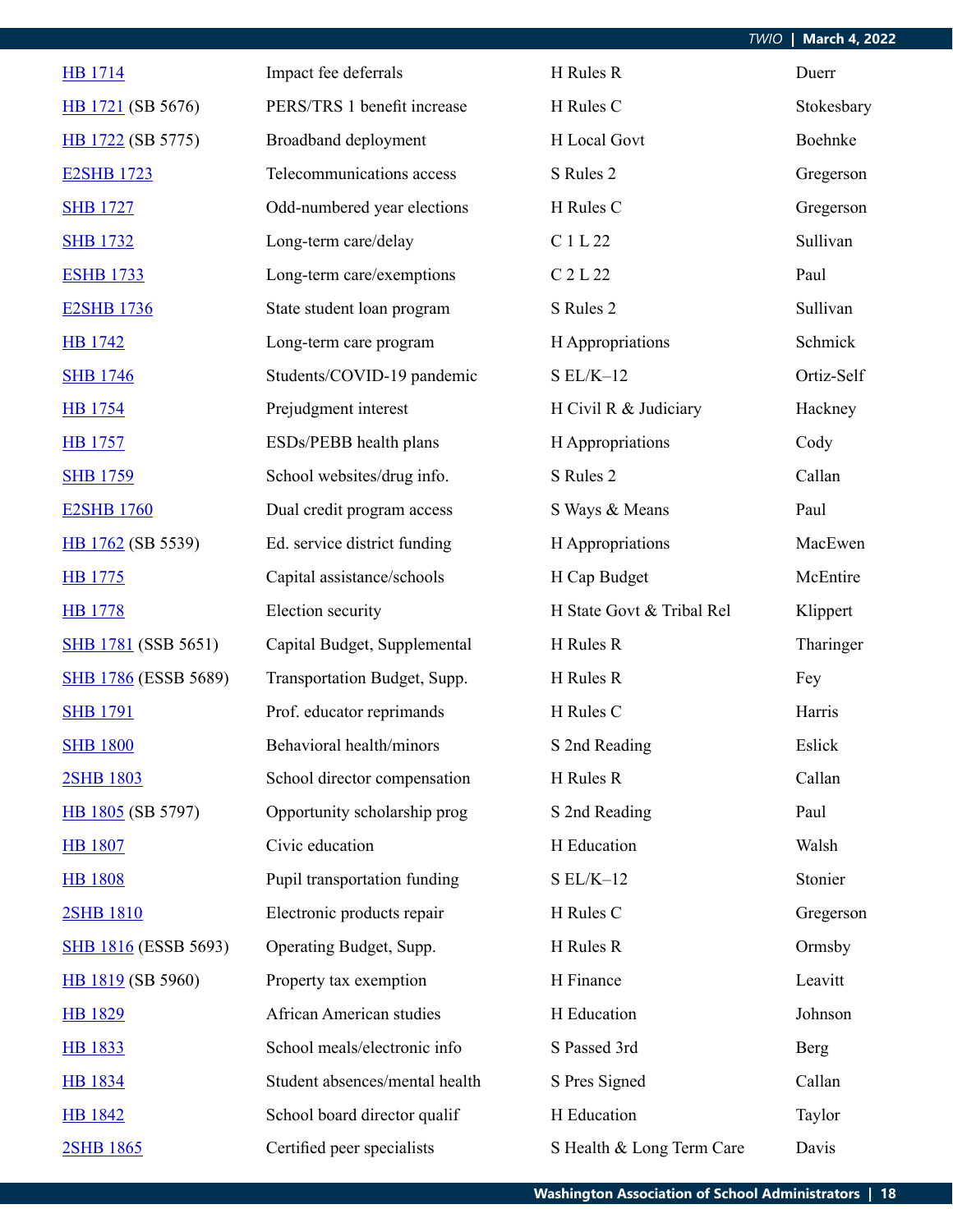| <b>SHB 1867</b>           | Dual credit program data     | S Passed 3rd              | Paul            |
|---------------------------|------------------------------|---------------------------|-----------------|
| HB 1875                   | Budget stabilization account | H Appropriations          | Stokesbary      |
| <b>SHB 1878</b> (SB 5798) | Schools/comm. eligibility    | Del to Gov                | Riccelli        |
| <b>HB 1886</b>            | Critical race theory         | H Education               | Klippert        |
| <b>HB 1887</b>            | COVID-19/children's sports   | H State Govt & Tribal Rel | Klippert        |
| <b>HB 1898</b>            | State school levies, reduce  | H Finance                 | Orcutt          |
| <b>HB</b> 1900            | Schools/discrimination, etc. | H Education               | Senn            |
| <b>HB</b> 1911            | Insurance/plan 2 members     | H Rules C                 | <b>Bronoske</b> |
| <b>HB</b> 1938            | Student financial education  | H Education               | Stonier         |
| <b>SHB 1941</b>           | Active shooter drills        | S Passed 3rd              | Walen           |
| <b>EHB 1942</b>           | Paraeducator course of study | S Rules 2                 | Donaghy         |
| <b>SHB 1955</b>           | Dependency/education         | S 2nd Reading             | Rule            |
| <b>HB</b> 1962            | Charter school time frame    | H Education               | Entenman        |
| <b>HB</b> 1968            | Schools/immunization         | H Education               | Klippert        |
| <b>HB</b> 1969            | Traffic cameras/speed        | H Transportation          | Fey             |
| <b>EHB 1973</b>           | School board recordings      | S State Govt & Elections  | Rude            |
| <b>HB</b> 1974            | Education elections/WSSDA    | S Passed 3rd              | Ybarra          |
| <b>HB</b> 1976            | Schools/eating outside       | H Education               | Corry           |
| HB 1985 (2SSB 5595)       | Schools/support funding      | H Education               | Dolan           |
| HB 1986 (SB 5601)         | School district boards       | H Education               | Klippert        |
| <b>SHB 1992</b>           | Vacation leave accrual       | H Rules C                 | Bateman         |
| <b>HB 2000</b>            | OSPI basic education funds   | H Appropriations          | Rule            |
| <b>HB 2011</b>            | Skill center funding         | H Appropriations          | Rule            |
| HB 2014 (SB 5905)         | Outdoor school               | H Education               | Rule            |
| <b>HB 2016</b>            | Sex trafficking/education    | H Education               | Morgan          |
| <b>SHB 2018</b>           | Sales and use tax holiday    | H 2nd Reading             | Paul            |
| <b>SHB 2019</b>           | Careers in retail            | S 2nd Reading             | Boehnke         |
| HB 2031 (ESSB 5873)       | Unempl. & leave premiums     | H Labor & Workplace       | Berg            |
| HB 2039 (SB 5768)         | Vapor products               | H Commerce & Gaming       | Pollet          |
| <b>HB 2042</b>            | K-12 education scholarships  | H Education               | Kraft           |
| <b>HB</b> 2054            | School bus video recording   | H Education               | Jacobsen        |
| <b>HB 2056</b>            | K-12 instructional materials | H Education               | Steele          |
| <b>SHB 2068</b>           | Imagination library          | S Pres Signed             | Stonier         |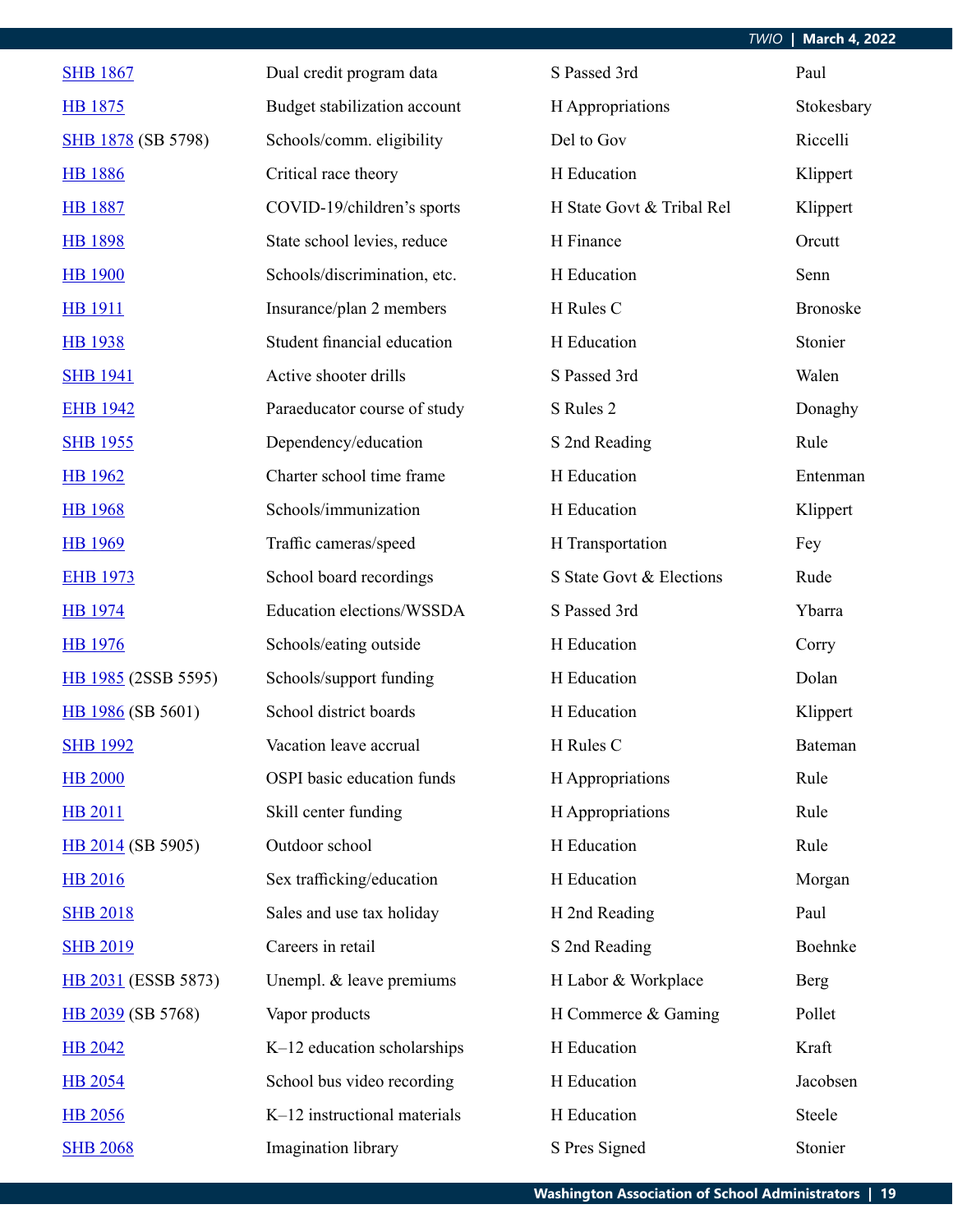| 2SHB 2078 (SB 5925)         | Outdoor learning grant prg.  | S Rules 2                    | Rule         |
|-----------------------------|------------------------------|------------------------------|--------------|
| <b>HB 2087</b>              | Education/parent rights      | H Education                  | Klippert     |
| <b>HB 2090</b>              | Tribal activities/credit     | H Education                  | Lekanoff     |
| HB 2093 (SB 5921)           | County timber tax distrib.   | H Appropriations             | Abbarno      |
| HB 2095 (SSB 5933)          | School seismic safety grants | H Cap Budget                 | Pollet       |
| <b>HJR 4200</b>             | School district bonds        | H Cap Budget                 | Stonier      |
| <b>HJR 4203</b>             | 2/3rd vote for tax increases | H Finance                    | Sutherland   |
| <b>HJR 4206</b>             | K-12 education funding       | H Appropriations             | Chase        |
| <b>HJR 4208 (SJR 8213)</b>  | Personal property taxation   | H Finance                    | Leavitt      |
| <b>ESB 5017</b>             | School district procurement  | H Rules R                    | Wellman      |
| SB 5037                     | School opening metrics       | $SL/K-12$                    | <b>Braun</b> |
| SB 5043                     | School employee housing      | S Rules X                    | Salomon      |
| SB 5070 (ESHB 1273)         | Menstrual products/schools   | $SL/K-12$                    | Rivers       |
| <b>ESSB 5083 (SHB 1080)</b> | Capital Budget 2021-23       | S Rules X                    | Frockt       |
| SB 5091 (HB 1093)           | Operating Budget, 2nd supp.  | S Ways & Means               | Rolfes       |
| <b>SSB 5105</b>             | Office of equity task force  | S Ways & Means               | Hasegawa     |
| <b>SB 5110</b>              | Telecommunications companies | S Environment, Energy & Tech | Ericksen     |
| <b>SB 5111</b>              | Public employee independence | S State Govt & Elections     | Ericksen     |
| SB 5114 (HB 1321)           | Reopening/public health      | S State Govt & Elections     | <b>Braun</b> |
| <b>SSB 5129</b>             | Vapor & tobacco/minors       | S Rules X                    | Saldaña      |
| <b>SSB 5130</b>             | Personnel files & discipline | S Rules X                    | Kuderer      |
| SB 5144                     | COVID-19 vaccine, declining  | S Health & Long Term Care    | Ericksen     |
| 2SSB 5147                   | Learning stabilization, etc. | S Rules X                    | Hawkins      |
| <b>SB 5153</b> (ESHB 1113)  | School attendance            | $SL/K-12$                    | Wilson       |
| SB 5156                     | Budget stabilization approps | S Ways & Means               | Rolfes       |
| <b>SB 5161</b>              | Teaching tribal history, etc | S Rules X                    | Wellman      |
| SB 5162                     | Unanticipated revenue        | S Ways & Means               | Rolfes       |
| <b>SB 5171</b>              | Unemployment insurance       | S Ways & Means               | Wilson       |
| <b>SSB 5181</b>             | Low-income school districts  | H Education                  | Honeyford    |
| SB 5197                     | Unemp. contributions/wages   | S Labor, Comm & Tribal Aff   | Schoesler    |
| SB 5200                     | Scholarships/tax credit      | $SL/K-12$                    | Schoesler    |
| <b>ESB 5202</b>             | School depreciation subfunds | H Rules R                    | Schoesler    |
| SB 5205                     | K-12 education vouchers      | $SL/K-12$                    | Schoesler    |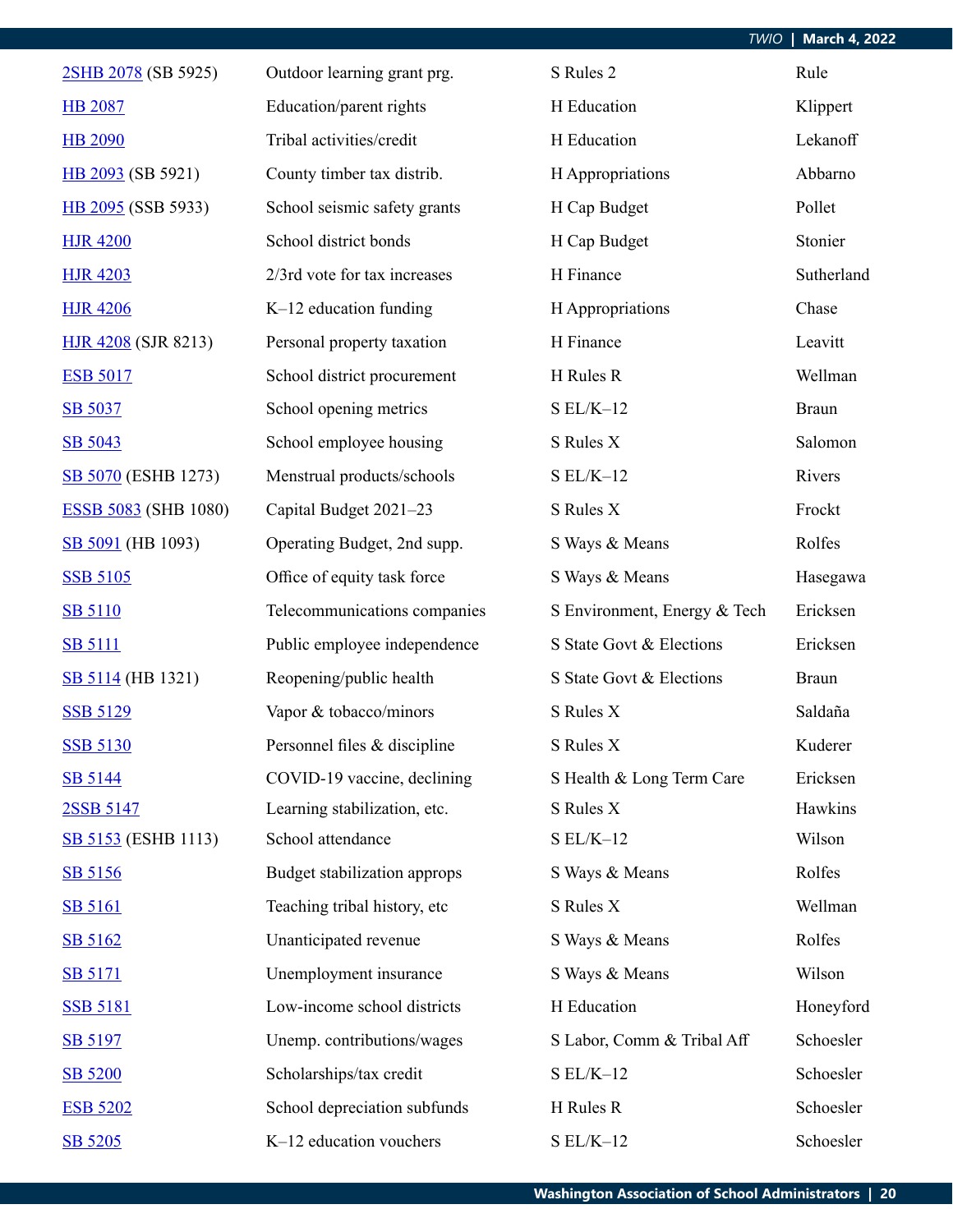| SB 5208               | Public records fees/approval | S State Govt & Elections | Wilson       |
|-----------------------|------------------------------|--------------------------|--------------|
| SB 5209 (HB 1182)     | Crisis response services     | S Behavioral Health      | Dhingra      |
| 2SSB 5211 (ESHB 1189) | Tax increment financing      | S Rules X                | Frockt       |
| SB 5216               | Tax preferences              | S Ways & Means           | Carlyle      |
| SB 5223               | Motor vehicles sales tax use | S Ways & Means           | Fortunato    |
| SB 5242               | Media literacy & digital cit | S Rules X                | Liias        |
| <b>SSB 5252</b>       | School consultation/tribes   | Del to Gov               | Wellman      |
| SB 5257               | School levy exemption        | $S EL/K-12$              | Fortunato    |
| <b>ESB 5264</b>       | Americans of Chinese descent | H 2nd Reading            | Wagoner      |
| 2SSB 5265             | Bridge year pilot program    | S Rules X                | Hunt         |
| SB 5274 (SHB 1264)    | Equity impact statement      | S State Govt & Elections | Hasegawa     |
| SB 5277               | Early achievers prg/suspend  | $S EL/K-12$              | Short        |
| SB 5289               | Senior citizens/prop. taxes  | S Ways & Means           | Fortunato    |
| <b>SSB 5326</b>       | School bus driver benefits   | S Rules X                | Robinson     |
| 2SSB 5327             | Youth safety tip line        | S Rules X                | <b>Brown</b> |
| SB 5334               | Levy authorization info.     | $SL/K-12$                | Dozier       |
| <b>SSB 5340</b>       | School board director qualif | S Rules X                | Salomon      |
| SB 5343 (HB 1367)     | Medicaid appropriations      | S Ways & Means           | Rolfes       |
| SB 5344 (ESHB 1368)   | Federal funding/COVID-19     | S Ways & Means           | Rolfes       |
| SB 5352               | Retirement system opt-out    | S Rules X                | <b>Braun</b> |
| <b>ESSB 5357</b>      | Capital broadband program    | S Rules X                | Honeyford    |
| SB 5359               | Motor vehicle sales tax      | S Ways & Means           | <b>Braun</b> |
| SB 5366 (SHB 1103)    | Building materials           | S State Govt & Elections | Stanford     |
| SB 5374               | Political systems/K-12 study | $SL/K-12$                | Honeyford    |
| <b>SSB 5376</b>       | Education ombuds awareness   | H Passed 3rd             | Wilson       |
| SB 5386               | School district elections    | S Ways & Means           | Randall      |
| SB 5389               | Computer science teaching    | S Ways & Means           | Wellman      |
| <b>ESSB 5439</b>      | Broadband/state highways     | S Rules X                | Saldaña      |
| SB 5442               | Superintendent salaries      | $SL/K-12$                | Van De Wege  |
| SB 5443 (HB 1195)     | Charter school time frame    | $SL/K-12$                | Mullet       |
| SB 5449               | Motor vehicle sales tax      | S Ways & Means           | King         |
| SB 5450               | Native American names, etc.  | $SL/K-12$                | Ericksen     |
| SB 5451               | <b>Operating Budget</b>      | S Ways & Means           | Wilson       |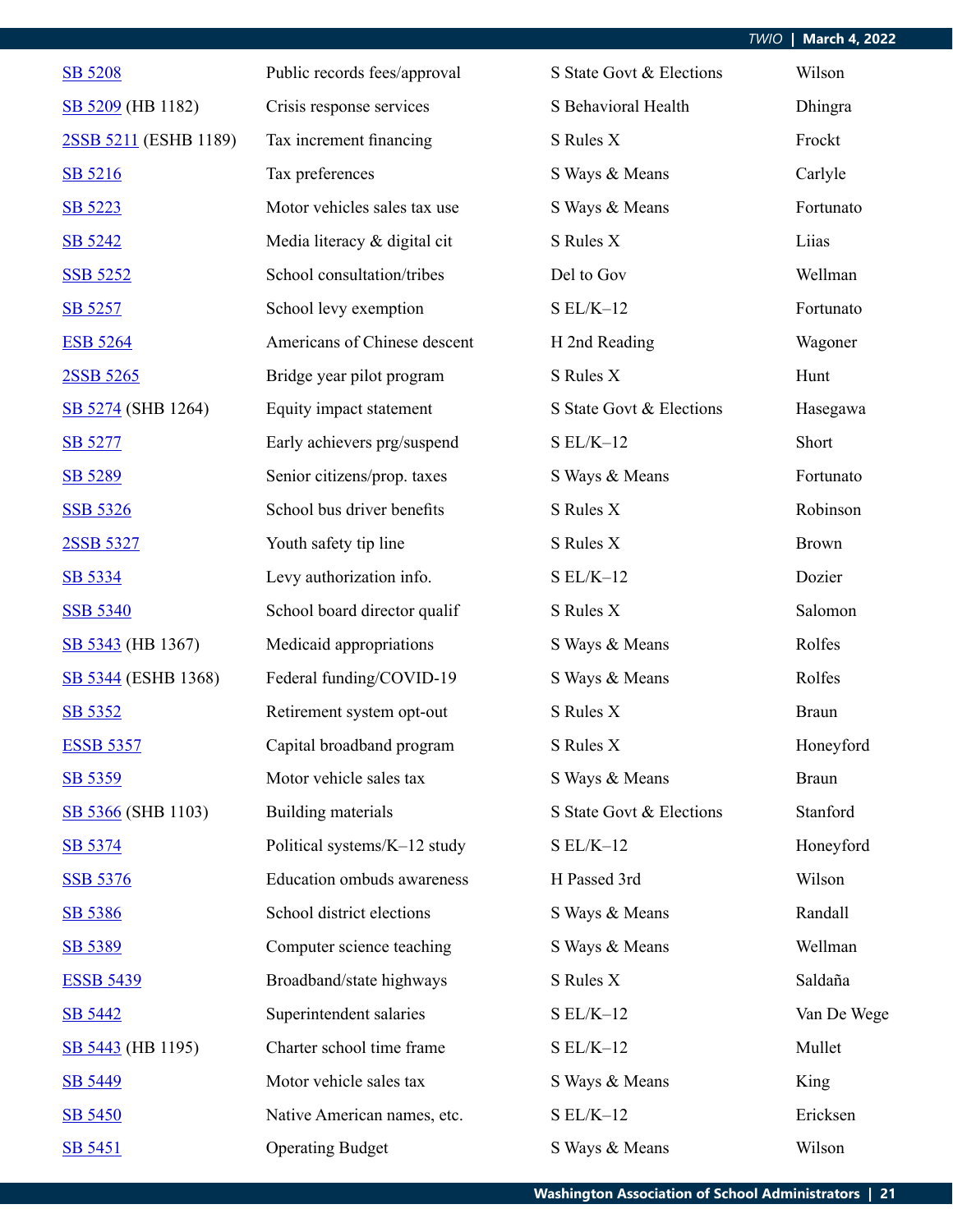|                             |                              |                           | <b>March 4, 2022</b><br><b>TWIO</b> |
|-----------------------------|------------------------------|---------------------------|-------------------------------------|
| SB 5453                     | Retirement Plans 1 & 2       | S Ways & Means            | Schoesler                           |
| SB 5464                     | In-person learning option    | $SL/K-12$                 | Wilson                              |
| SB 5466                     | Sales tax/transp. projects   | S Ways & Means            | Fortunato                           |
| SB 5473 (HB 1553)           | "Open safe, open now" plan   | S State Govt & Elections  | <b>Brown</b>                        |
| SB 5481                     | Transportation funding bonds | S Rules X                 | Hobbs                               |
| <b>SSB 5482</b>             | Additive trans funding       | S Rules X                 | Hobbs                               |
| <b>SSB 5483</b>             | Transportation revenue       | S Rules X                 | Hobbs                               |
| <b>SB 5487</b>              | School consolid. incentives  | H Cap Budget              | Hawkins                             |
| <b>SSB 5497</b>             | Board of ed. student members | H Spkr Signed             | Wilson                              |
| SB 5498                     | Posthumous H.S. diplomas     | H 2nd Reading             | Wilson                              |
| SB 5501                     | Board of education members   | $S EL/K-12$               | Fortunato                           |
| <b>SSB 5537</b>             | Compulsory school attendance | S Ways & Means            | Wellman                             |
| SB 5538 (ESHB 1629)         | Aerial imaging technology    | S State Govt & Elections  | Hunt                                |
| SB 5539 (HB 1762)           | Ed. service district funding | H Passed 3rd              | Hunt                                |
| SB 5540                     | Election dates and timelines | S State Govt & Elections  | Hunt                                |
| SB 5562                     | ESD employee health care     | S Ways & Means            | Wellman                             |
| SSB 5563 (SHB 1590)         | Enrollment stabilization     | S Rules X                 | Wellman                             |
| <b>SSB 5581</b>             | Pupil transp. allocations    | H Appropriations          | Wellman                             |
| <b>SSB 5584</b>             | Local elections              | S Ways & Means            | Trudeau                             |
| <b>SSB 5594</b>             | Bone marrow donation aware.  | H 2nd Reading             | Short                               |
| 2SSB 5595 (HB 1985)         | Schools/support funding      | S Rules X                 | Wellman                             |
| <b>E2SSB 5597</b>           | Voting rights                | H Appropriations          | Saldaña                             |
| SB 5601 (HB 1986)           | School district boards       | $S EL/K-12$               | Short                               |
| SB 5630                     | Early learning/basic ed.     | $S EL/K-12$               | Hasegawa                            |
| <b>SSB 5638</b>             | Mental health prof. licenses | H HC/Wellness             | Wagoner                             |
| 2SSB 5649                   | Family and medical leave     | H 2nd Reading             | Robinson                            |
| <b>SSB 5651 (SHB 1781)</b>  | Capital Budget, supplemental | H Rules R                 | Frockt                              |
| SB 5657                     | Juvenile instit./comp sci.   | H 2nd Reading             | Wellman                             |
| SB 5676 (HB 1721)           | PERS/TRS 1 benefit increase  | H Passed 3rd              | Conway                              |
| SB 5682                     | COVID-19 vaccination choice  | S Health & Long Term Care | McCune                              |
| <b>ESSB 5689</b> (SHB 1786) | Transportation Budget, Supp. | S Conf appt               | Liias                               |
| <b>ESSB 5693</b> (SHB 1816) | Operating Budget, Supp.      | H Passed 3rd              | Rolfes                              |
| SB 5696 (HB 1912)           | Capital gains tax/repeal     | S Ways & Means            | <b>Braun</b>                        |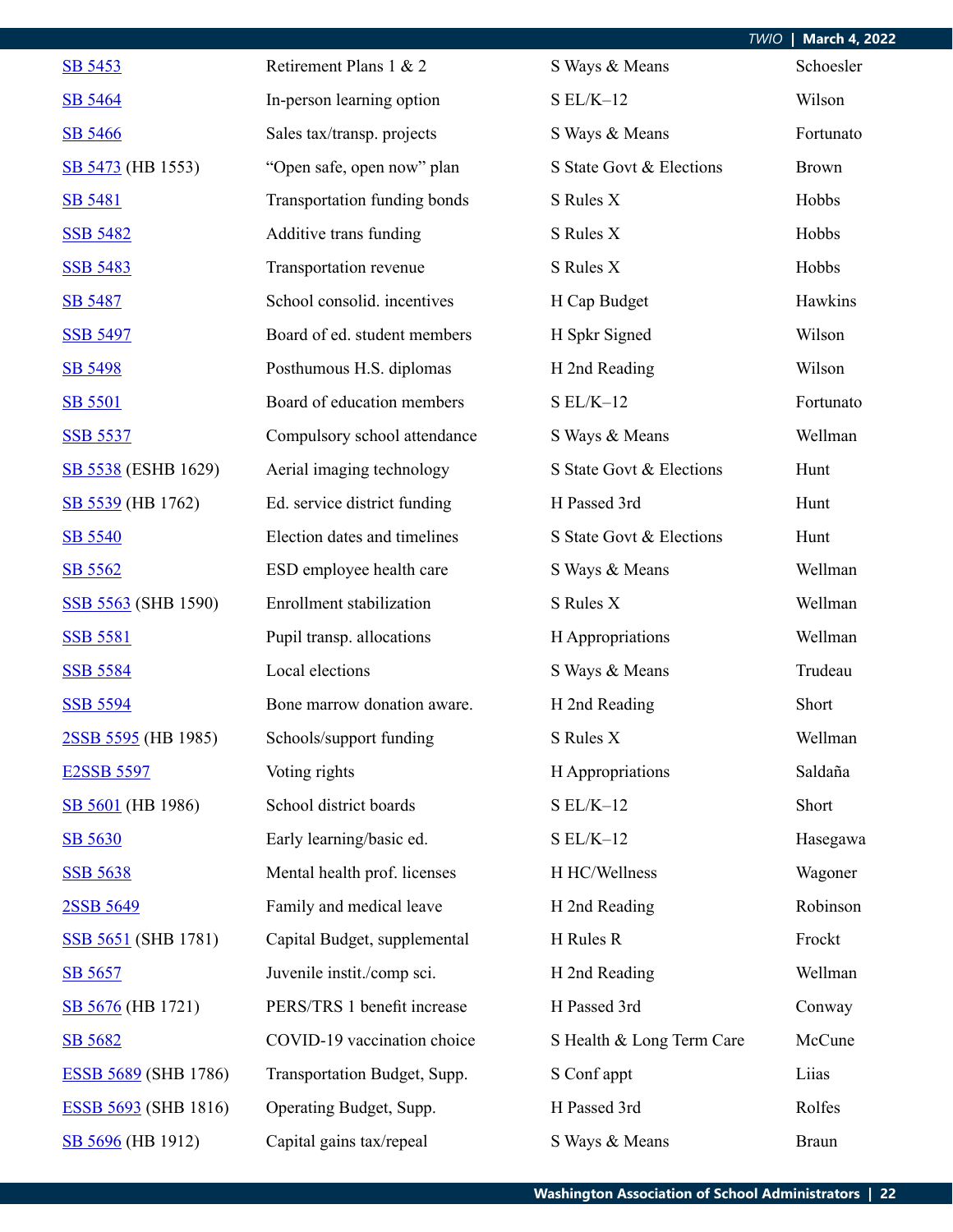| SSB 5697 (HB 2003)         | Recycling system & waste       | S Ways & Means               | Das          |
|----------------------------|--------------------------------|------------------------------|--------------|
| SB 5698                    | Plan 1 retiree COLAs           | S Ways & Means               | Hunt         |
| SB 5715                    | Definition of broadband        | H 2nd Reading                | Wellman      |
| SB 5718                    | School employees/insurance     | S Ways & Means               | Conway       |
| <b>SSB 5719</b>            | Dual credit costs              | S Ways & Means               | Mullet       |
| 2SSB 5720                  | Student financial literacy     | H 2nd Reading                | Mullet       |
| SB 5734                    | Physical & health education    | $S EL/K-12$                  | Dhingra      |
| SB 5735                    | Async. instructional hours     | $S EL/K-12$                  | Dhingra      |
| <b>ESSB 5761</b>           | Wage and salary information    | H Passed 3rd                 | Randall      |
| SB 5768 (HB 2039)          | Vapor products                 | S Health & Long Term Care    | Kuderer      |
| SB 5775 (HB 1722)          | Broadband deployment           | S Environment, Energy & Tech | Wellman      |
| <b>SB 5777</b>             | COVID-19 vaccine/children      | $SL/K-12$                    | <b>Braun</b> |
| SB 5798 (SHB 1878)         | Schools/comm. eligibility      | S Ways & Means               | Wilson       |
| SB 5805                    | Sexual ed. parent approval     | $S EL/K-12$                  | McCune       |
| SB 5806                    | <b>Instructional materials</b> | $S EL/K-12$                  | McCune       |
| SB 5820                    | Superintendent, appointing     | $S EL/K-12$                  | Carlyle      |
| <b>SSB 5824</b>            | Dependent youth financial ed   | S Ways & Means               | Nobles       |
| SB 5831                    | State & local taxation         | S State Govt & Elections     | Wilson       |
| SB 5833                    | School director compensation   | $S EL/K-12$                  | Carlyle      |
| SB 5858                    | Education/parent rights        | $SL/K-12$                    | Dozier       |
| <b>SB 5871</b>             | Microschool pilot project      | $S EL/K-12$                  | Wilson       |
| <b>ESSB 5873</b> (HB 2031) | Unemployment insurance         | H Spkr Signed                | Keiser       |
| <b>ESSB 5874</b>           | Military student residency     | H Passed 3rd                 | Nobles       |
| <b>ESSB 5878</b>           | Arts instruction               | H Passed 3rd                 | Rolfes       |
| <b>SSB 5892</b>            | High schools/nursing pilot     | H 2nd Reading                | <b>Brown</b> |
| SB 5897                    | Fuel tax suspension            | S Transportation             | Sefzik       |
| SB 5902                    | High school grad. credits      | $S EL/K-12$                  | Wellman      |
| SB 5905 (HB 2014)          | Outdoor school                 | $S EL/K-12$                  | Hunt         |
| SB 5921 (HB 2093)          | County timber tax distrib.     | S Ways & Means               | <b>Braun</b> |
| SB 5922                    | K-12 education funding         | $SL/K-12$                    | <b>Braun</b> |
| SB 5925 (2SHB 2078)        | Outdoor school                 | $S EL/K-12$                  | Hunt         |
| SB 5932                    | Sales and use tax rate         | S Ways & Means               | Das          |
| SSB 5933 (HB 2095)         | School seismic safety grants   | H 2nd Reading                | Frockt       |